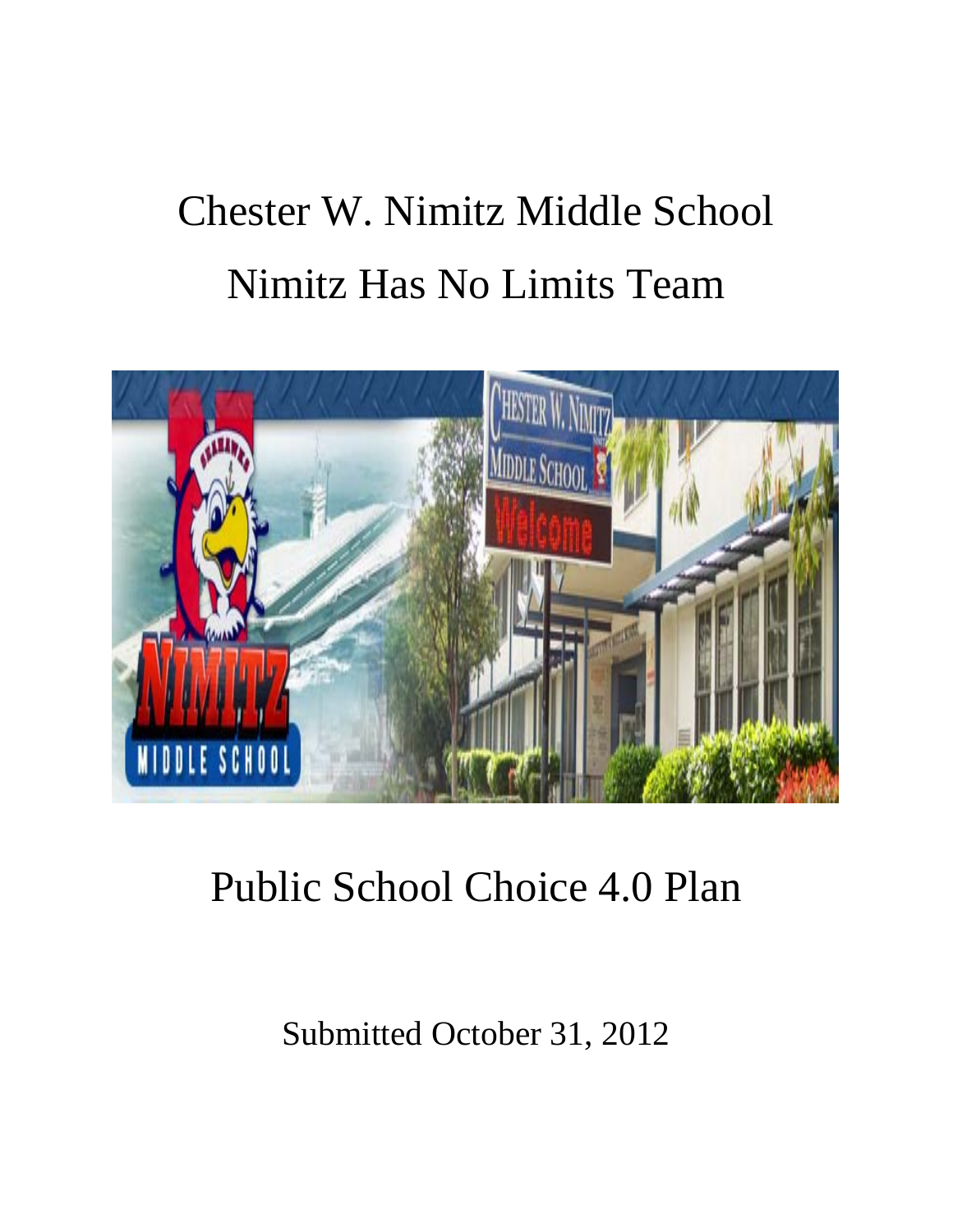# **TABLE OF CONTENTS**

| <b>Bibliography</b> |  |
|---------------------|--|
| Appendices          |  |
|                     |  |
|                     |  |
|                     |  |
|                     |  |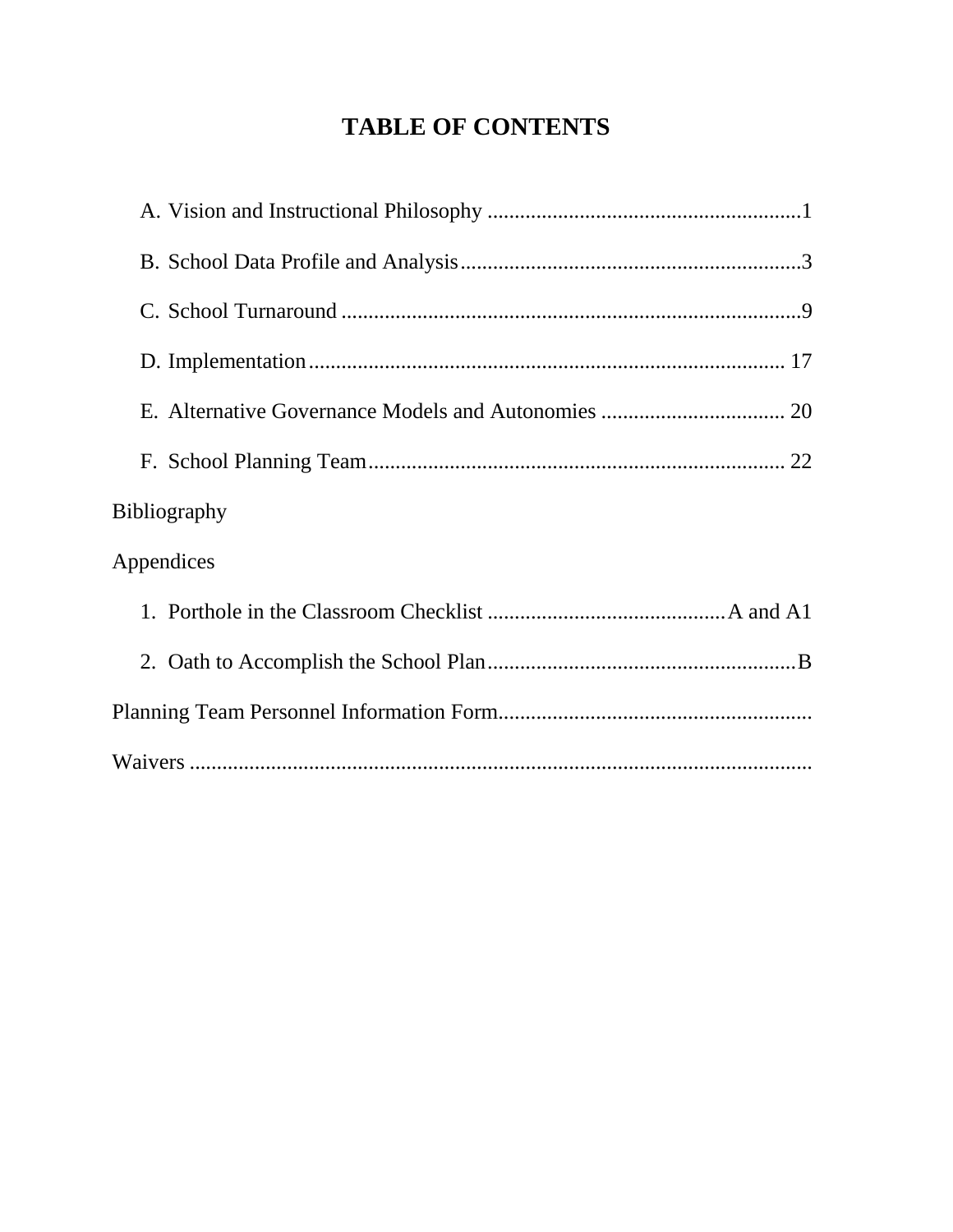# **VISION AND INSTRUCTIONAL PHILOSOPHY**

Chester W. Nimitz Middle School is founded on the belief that all students must be prepared for college and future educational endeavors so they are ready to meet the challenge of  $21<sup>st</sup>$  century careers in a global economy. We believe student learning is achieved through a partnership between students, teachers, parents, and community. We believe students learn best when expectations are high and clear, classrooms are student-centered, and instruction is rigorous and based on the Common Core State Standards (CCSS). We believe students must be independent, self-directed learners who are able to work collaboratively and communicate effectively with the confidence to be successful*.* We believe students must possess a strong moral and socially conscious perspective in order to meet global challenges.

At Nimitz Middle School, our mission is to create an atmosphere that is conducive to engaging families, communities, and school to work together to prepare all students academically and socially based on the students' values and aspirations. We will prepare students to complete successfully the high school A through G requirements so they are prepared for college and careers. We will create an environment that values students' interests and fosters academic excellence, creates lifelong learners, builds positive community leaders, and develop our students' sense of social responsibility*.* Through our A.N.C.H.O.R.S. for Success, we pledge:

- A All students' **ACADEMIC NEEDS** in our school-wide Title I school will be met by implementing instructional strategies that include SDAIE, AVID, project-based learning, and differentiated instruction to cater to all learning modalities as measured by meeting proficiency on the *California English Language Development Test (CELDT),* district, state, and school assessments.
- N All members of our school community will feel part of a **NURTURING ENVIRONMENT** where they feel safe and supported. As a school community, we will create a school culture that values mutual respect, responsibility, and cooperation. This will be measured by responses from students, parents, and staff on the School Experience Survey.
- C All students will participate in rigorous, culturally relevant **CURRICULUM** that is standards- and research-based, aligned to the Common Core State Standards (CCSS) and delivered by highly qualified teachers as defined by No Child Left Behind (NCLB). This will be measured by meeting proficiency on district, state, and school assessments as well as school marks.
- H All parents and school staff will be part of a **HOME-SCHOOL PARTNERSHIP** to ensure the success of all students. Regular communication will be maintained using Jupiter Grades, school website, and written and phone communication on informational and operational issues. This will be measured by attendance at school functions, student and parent use of Jupiter Grades, and responses on the School Experience Survey.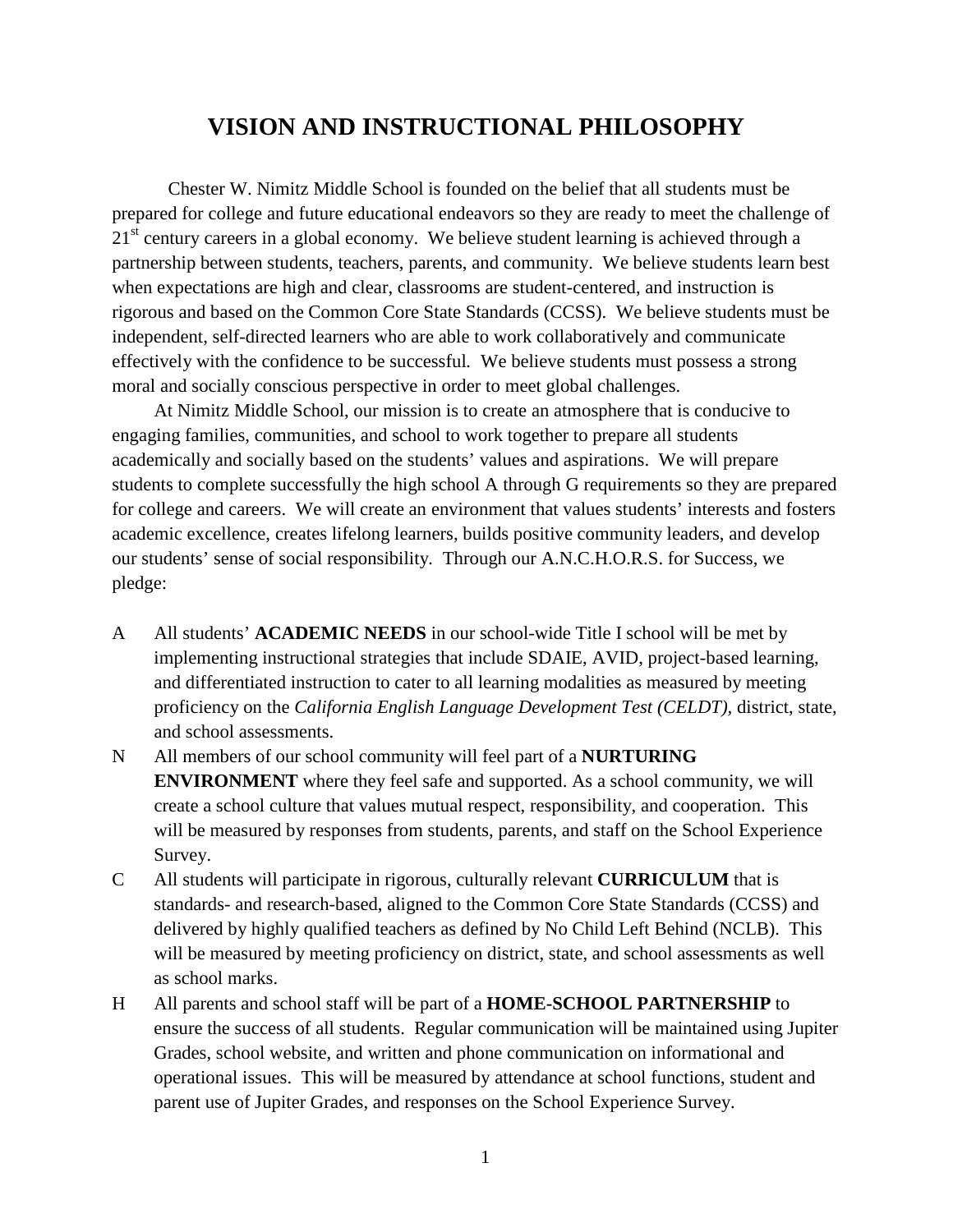- O All teachers, to meet the new requirements of CCSS, will participate in professional development to create collaboratively **ORGANIZED** units of instruction that will include essential questions, teaching strategies, and culminating tasks. This will be measured by implementation of the units that include pre and post assessments, posting of essential questions, and student work samples of culminating tasks.
- R All students will have the academic, technological, and community-based **RESOURCES** necessary to communicate effectively their thoughts orally and in writing with focus, energy, and passion. This will be measured by the district, state, and school assessments as well as school marks.
- S All students will practice the skills necessary for **SUCCESS** in the 21<sup>st</sup> century. These skills include the ability to think critically, collaborate effectively, adapt to diverse situations, and demonstrate resiliency as measured through self-reflective questionnaires, portfolios, peer feedback, and teacher anecdotal records.

Our instructional philosophy encompasses our belief that all our students will succeed academically and emotionally when provided with a student-centered, engaging curriculum in a supportive, nurturing environment. Our teachers will work together with parents and community members, through our home-school partnership, to support the learning in the classroom. Our teachers will provide instruction that is research- and standards-based to help our students perform to the best of their ability so they are ready to meet the challenges of  $21<sup>st</sup>$  century careers. All our teachers will model collaboration through professional learning communities (PLCs) as well as interdisciplinary and vertical teams. All our teachers will utilize AVID and SDAIE strategies and incorporate collaborative group work to help all students, specifically our English Language Learners (ELLs) and students with disabilities (SWDs). All our teachers will design units of instruction using Understanding by Design (UbD) that are aligned to the CCSS. All our teachers will utilize project-based learning (PBL) to help students synthesize their learning. All our teachers will integrate academic reading and writing across all subject areas. All our teachers will include life skills, as they are an important component to guarantee preparedness for college and careers. All our teachers recognize that motivation is a key factor for student success and we dedicate ourselves to researching and implementing all strategies that will help our students become successful. All our teachers, as lifelong learners, will continue develop the necessary skills to evolve as  $21<sup>st</sup>$  century practitioners.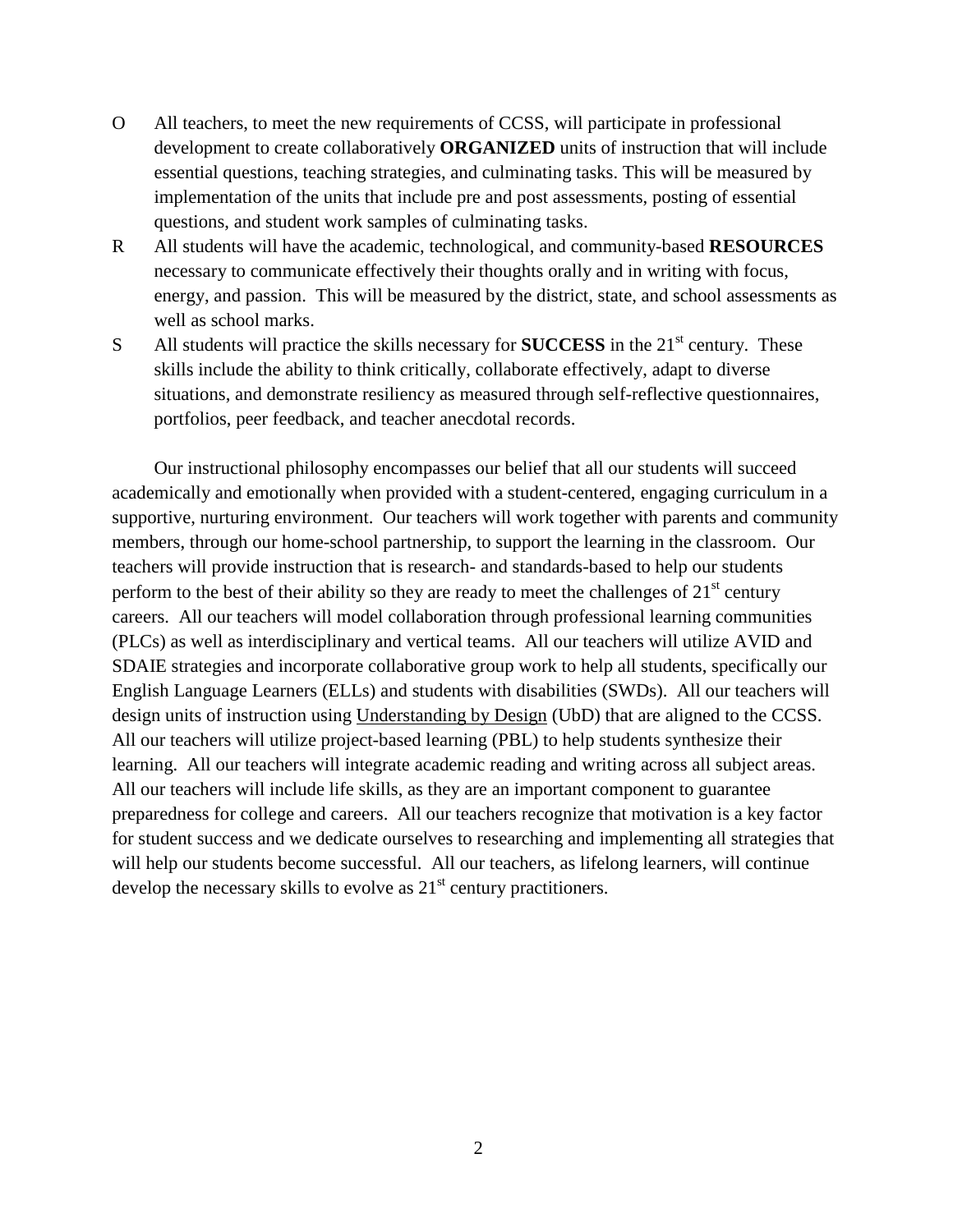# **SCHOOL DATA PROFILE/ANALYSIS**

### **School History**

Chester W. Nimitz Middle School is located in the city of Huntington Park and serves students from Bell, Maywood, and Huntington Park. The original school opened as Carmelita Avenue Elementary School in 1928. In 1953, the elementary school became Carmelita Junior High School, and in 1966 was renamed in honor of Admiral Chester William Nimitz. In 1980, Nimitz Junior High became Nimitz Middle School when the ninth graders moved to the high school and sixth graders moved to Nimitz. Also in 1980, our school converted to a four-track, year-round schedule due to extreme overcrowding. The following year, we converted to a three-track, Concept 6, schedule. At its peak, our school's enrollment was over 3,600 students, the second largest and most densely populated middle school in the United States.

With the opening of new middle schools in the area, in September 2010, Nimitz returned to a traditional calendar. Nimitz now serves approximately 2,000 students in grades 6 through 8, which is still one of the largest middle school enrollments in the District. With the reduction in students, our teaching staff went from 180 at the height of year-round to a current size of 85. Due to redirected Reduction in Force notices, 24 of our teachers have received RIF notices in each of the past two years, with five teachers losing their jobs in 2012. This has resulted in a destabilization and reorganization of many departments.

Nimitz has also had a great deal of change to its administrative staff over the past three years. With the move to a traditional calendar, we went from six administrators to four administrators, two of whom were new to our school. In the fall of 2011, with the retirement of an assistant principal, another new administrator joined our school. This left only one administrator at our school who had been here more than two years and who was familiar with the school culture. In October 2012, after the principal requested reassignment, an interim principal was placed at our school until a new principal could be selected.

### **School Demographics**

The ethnic composition of Nimitz has been stable for the last 20 years with a current Hispanic/Latino population of 98.8%. African Americans make up about 0.1% of the population, whites about 0.08%, and all other ethnicities less than 1%. Nimitz has been a school-wide Title 1 school since 2000. Approximately 17% of our families are Cal Work recipients and 85% of our students qualify for the National Lunch Program. Parent self-reported data indicates that 45% have high school diplomas. The seven feeder elementary school demographics mirror those of Nimitz.

#### **Areas of Strength**

We have established three discrete programs that have created strong pathways for our students to be college and career ready. These three programs have begun building a rigorous academic culture that has raised test scores and serves as a base for action research. Strategies used in these programs, such as AVID, Project Based Learning (PBL), and teacher collaboration, will be expanded and developed in all our classrooms as a major part of our turnaround effort.

Our School for Advanced Studies (SAS), set up in 2001, provides a high-quality school for gifted and talented students in the local area, serving 515 students including 80 students enrolling on SAS permits. Fourteen of the 24 SAS teachers have earned their certification in gifted education. Currently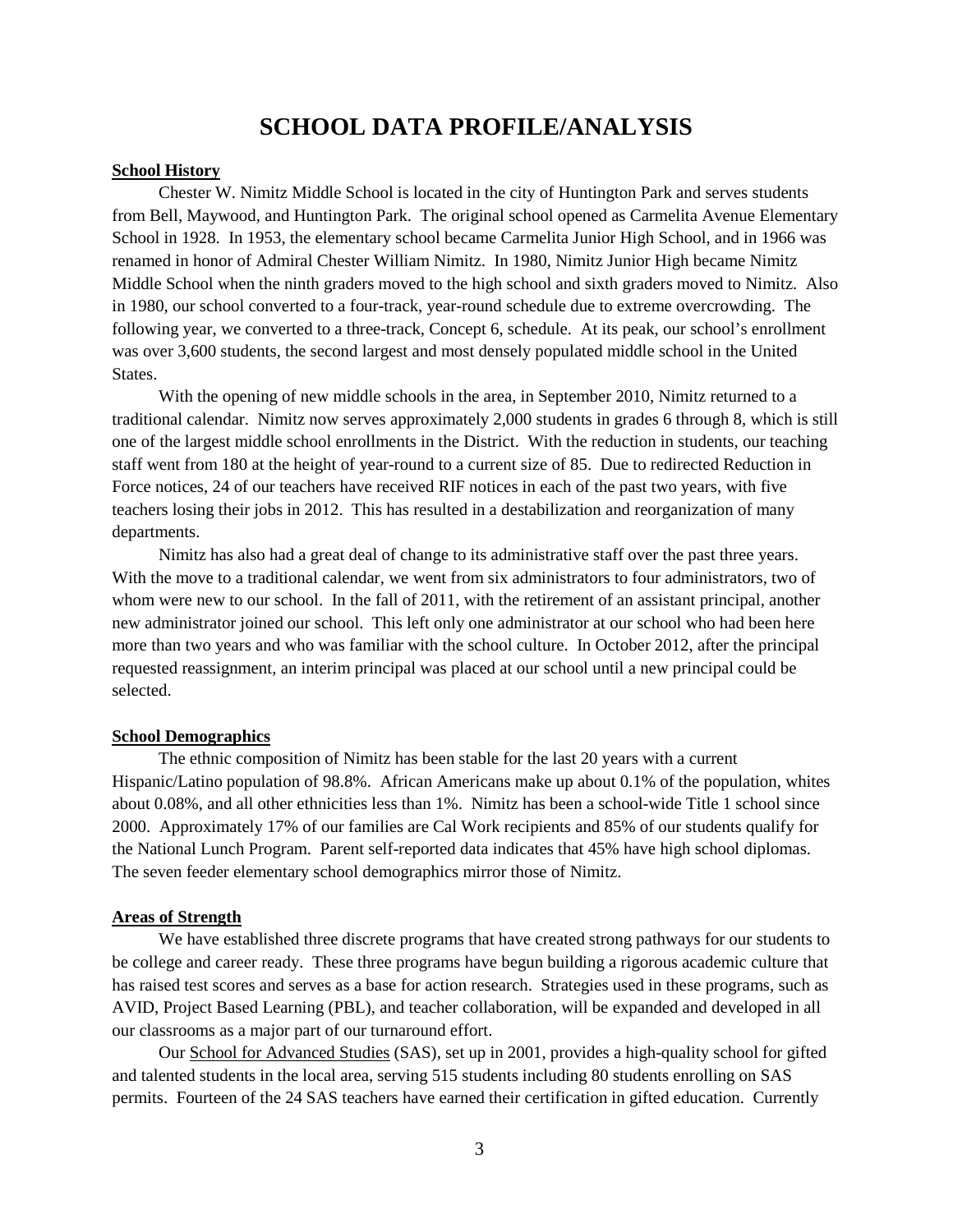315 of these students are identified gifted students, representing 19% of the regular school population, which is triple the District goal of 6%. Approximately 200 potentially gifted students are also enrolled in our SAS. Our SAS offers an enriched curriculum in all academic areas challenging students to become independent, self-directed learners through projects that encourage the use of technology. Sixty percent of our students in SAS demonstrate talent in mathematics and are accelerated to complete Prealgebra, Algebra, and Geometry by the end of eighth grade.

The Math/Science/Technology Magnet School program was introduced within our main campus of Nimitz Middle School in the 2009-10 school year, and has grown into a full functioning program of 266 sixth through eighth grade students. Currently, our magnet program is accessible to all students within the LAUSD school boundaries but draws mostly students from the local area. The Magnet serves a wide range of student abilities from the highly gifted to students qualifying for Special Education services. Our magnet program focuses on math, science and technology, which are integrated into all the core academic subjects. In addition, our students have the opportunity to explore math and science concepts and the use of technology in the array of elective courses that are available to them throughout the year. Our program focuses on helping students to acquire traits of a scholar, incorporating social skills, and exposing them to university requirements and expectations.

In the 2010-11 school year, Nimitz began the Advancement via Individual Determination (AVID) program with a small group of eighth grade students, has doubled in size, and now includes seventh graders. Participation is based on teacher recommendation and student self-selection. Students in AVID must be the first-generation college-bound. In AVID, our students learn strategies to help them become college and career ready.

Nimitz Middle School has made steady and substantial academic improvement over the last five years increasing our Academic Performance Index (API) from 642 in 2008 to 724 in 2012. All of our subgroups (Hispanic or Latino, Socioeconomically Disadvantaged, English Learners, and Students with Disabilities) exceeded their API growth targets.

Our Attendance Rate of students with 96% or better attendance from the 2007-08 school year through the 2010-11 school year remained consistent. With the implementation of the Attendance Incentive Program in the 2011-12 school year, there was a significant increase in the percentage of students meeting the District goal of 96% attendance. We had the highest attendance for middle schools with an enrollment greater than 1,500 students as of April 2012. This resulted in Nimitz earning a District Attendance Recognition Award for outstanding attendance.

| rear          | 2007-08 | 2008-09 | 2009-10    | 2010-11 | 2011-12 |
|---------------|---------|---------|------------|---------|---------|
| 96% or Better | 65.0%   | 66.8%   | 7%<br>66.7 | 66.4%   | 73.7%   |

Our Suspension Rate has been cut in half over the last two years. In the 2010-11 school year 372 days were lost to suspension. In the 2011-12 school year, this number was reduced to 122 days. This can be attributed to the implementation of a School wide Positive Behavior Support.

### **Areas of Improvement**

Over the past five years, we have seen growth in all subjects tested by the CST. English Language Arts and Math have made steady progress while Social Science and Science have seen marked improvement. This improvement can be attributed to focusing instruction on key standards, as well as common formative assessments developed collaboratively for use in sixth, seventh, and eighth grades.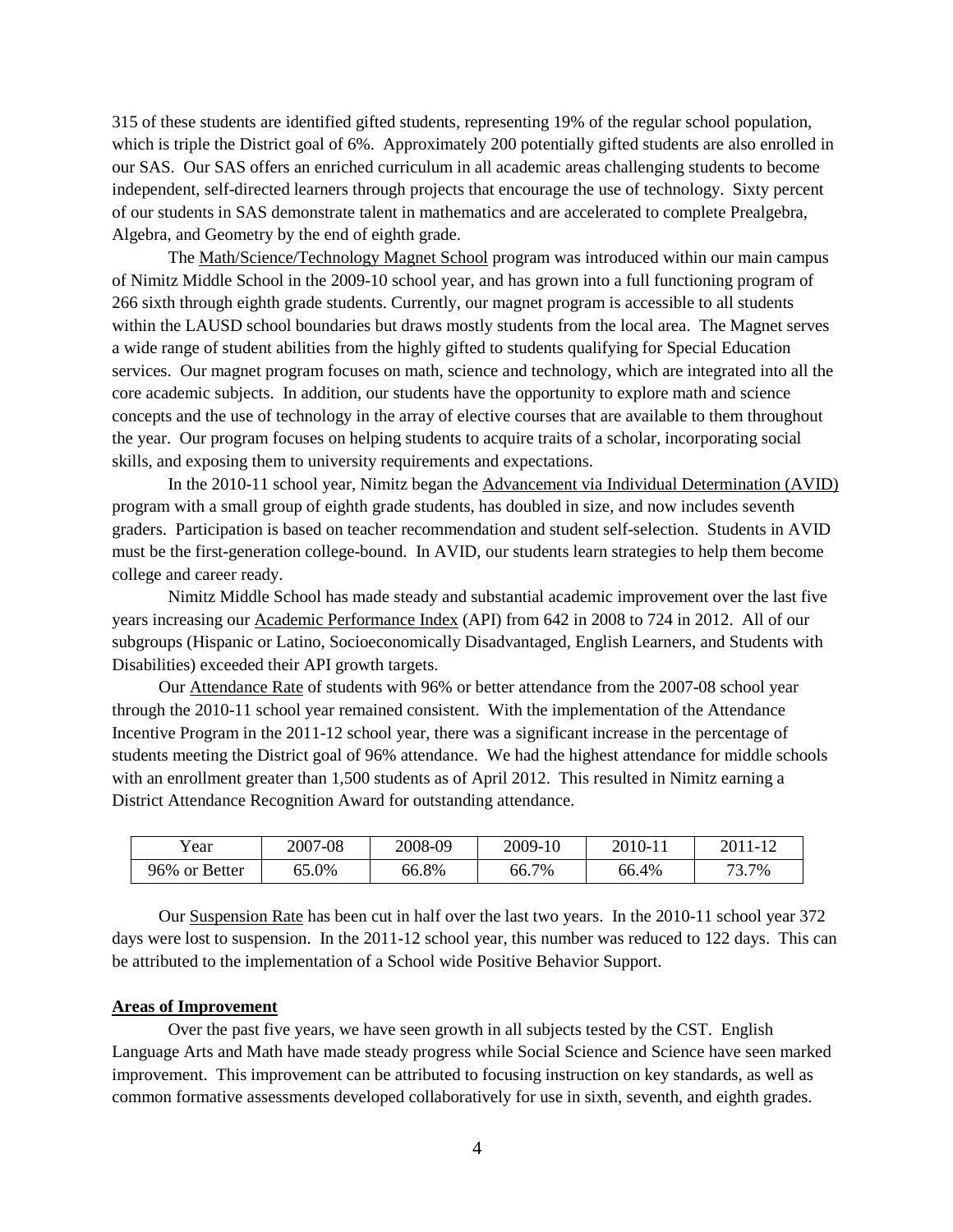Additionally, our teachers have utilized a protocol for looking at student work. Our teachers have worked collaboratively to develop curriculum maps and common lessons, in addition to vertical teaming within the departments.

In analyzing our English Language Arts CST data, the number of Proficient and Advanced students has increased by 16% while students who were Far Below Basic and Below Basic has decreased by 12%. We have seen a trend of students moving out of the bottom two levels (BB and FBB) to the higher levels of Proficient and Advanced. Despite an increase of 9% of students who are Proficient or Advanced on the ELA CST from 2010 through 2012, this is also an area of concern, as we remain 6% shy of the District target of 45%.

| <b>CST Subject: ENGLISH LANGUAGE ARTS</b> |       |       |       |       |       |  |  |
|-------------------------------------------|-------|-------|-------|-------|-------|--|--|
|                                           | 2008  | 2009  | 2010  | 2011  | 2012  |  |  |
| Proficient/Advanced                       | 23.9% | 27.1% | 30.4% | 36.1% | 39.4% |  |  |
| <b>Basic</b>                              | 36.0% | 35.9% | 33.0% | 34.4% | 32.5% |  |  |
| <b>Below Basic/Far Below Basic</b>        | 40.1% | 37.0% | 36.6% | 29.5% | 28.0% |  |  |

In regards to Mathematics, the number of students scoring Proficient and Advanced over the same period has increased by 14% while students' scoring Far Below Basic and Below Basic has decreased by 17%. Despite an increase of 4.5% of students who are Proficient or Advanced on the Math CST from 2010 through 2012, our school is still 1.5% shy of the District target of 36%. While this is a general positive trend, closer analysis of course data shows a major concern with our Math 7 and General Math which we have detailed below in our Areas of Concern section.

| <b>CST Subject: MATHEMATICS</b>    |       |       |       |       |       |  |
|------------------------------------|-------|-------|-------|-------|-------|--|
|                                    | 2008  | 2009  | 2010  | 2011  | 2012  |  |
| Proficient/Advanced                | 20.6% | 21.7% | 26.6% | 30.0% | 34.5% |  |
| <b>Basic</b>                       | 29.9% | 27.9% | 27.3% | 28.8% | 33.3% |  |
| <b>Below Basic/Far Below Basic</b> | 49.5% | 50.4% | 46.1% | 41.1% | 32.2% |  |

In Social Science, the number of our students who scored Proficient or Advanced has almost tripled from 15.9% to 45.5% in the past five years. Approximately one-fourth of students are Below Basic or Far Below Basic. This is a decrease of 22.5%. This can be attributed to implementation of the LAUSD Model Lessons and Periodic Assessments for  $7<sup>th</sup>$  and  $8<sup>th</sup>$  grades.

| <b>CST Subject: SOCIAL SCIENCE</b> |       |       |       |       |       |  |  |
|------------------------------------|-------|-------|-------|-------|-------|--|--|
|                                    | 2008  | 2009  | 2010  | 2011  | 2012  |  |  |
| Proficient/Advanced                | 15.9% | 22.0% | 36.8% | 40.2% | 45.5% |  |  |
| <b>Basic</b>                       | 35.0% | 34.2% | 31.7% | 27.6% | 27.8% |  |  |
| <b>Below Basic/Far Below Basic</b> | 49.2% | 43.8% | 31.5% | 32.2% | 26.7% |  |  |

In Science, the number of our students who are Proficient or Advanced has grown significantly over a five-year period. Over 60% of our students are Proficient or Advanced. Additionally, the number of our students who are Below Basic or Far Below Basic has been cut by more than half from 40% to 18%.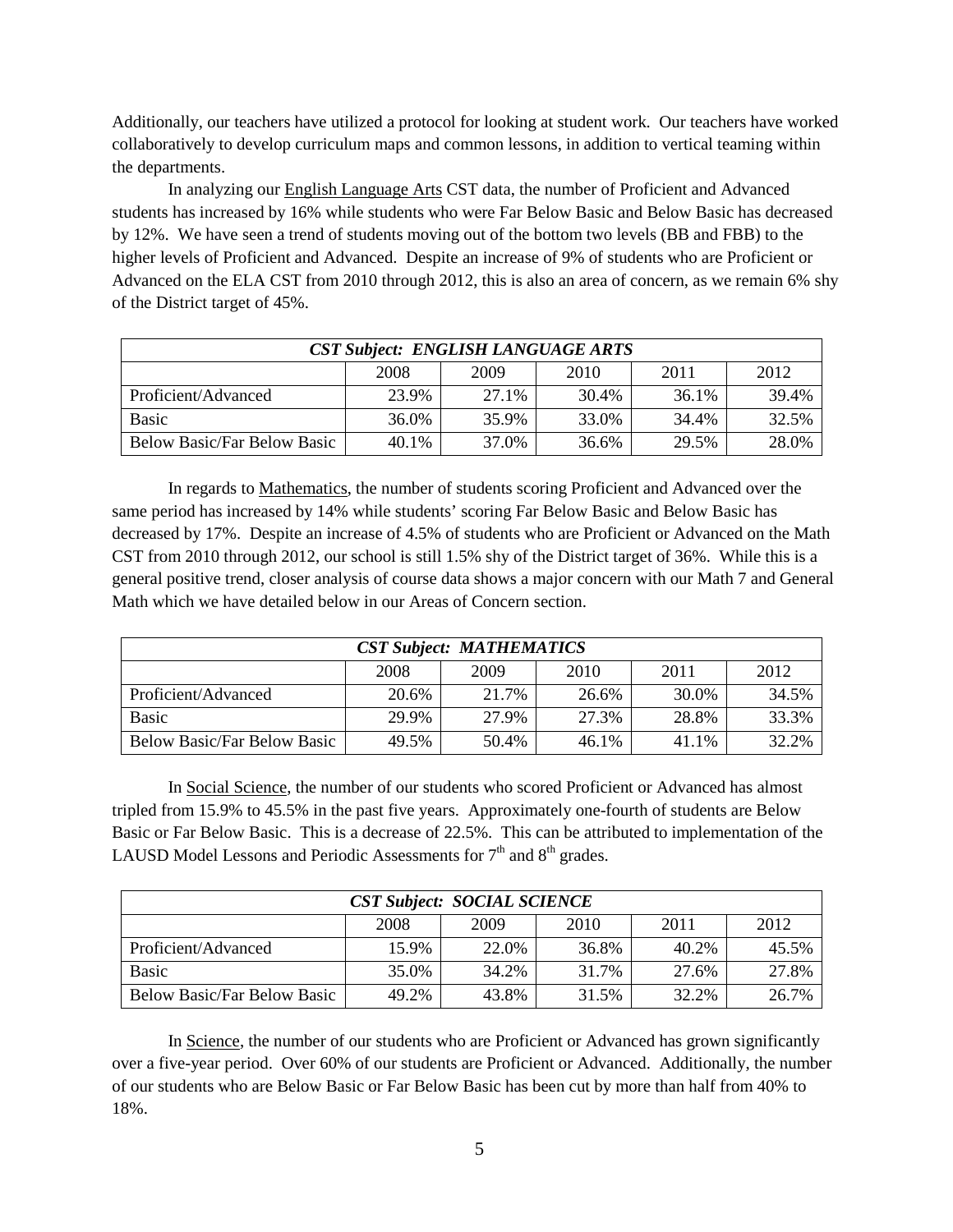| <b>CST Subject: SCIENCE</b>        |       |       |       |       |       |  |  |
|------------------------------------|-------|-------|-------|-------|-------|--|--|
|                                    | 2008  | 2009  | 2010  | 2011  | 2012  |  |  |
| Proficient/Advanced                | 36.2% | 36.9% | 45.8% | 50.9% | 61.4% |  |  |
| <b>Basic</b>                       | 24.0% | 18.5% | 22.9% | 20.7% | 20.3% |  |  |
| <b>Below Basic/Far Below Basic</b> | 39.7% | 44.6% | 31.2% | 28.4% | 18.3% |  |  |

In 2011-12, the student population of Nimitz Middle School was approximately 1,900 students. English Only (EO) students numbered 300, 294 were classified as Initially Fluent English Proficient (IFEP), and over 1,000 were those who had Reclassified (RFEP). There were 380 students who were classified as Limited English Proficient (LEP). Within the LEP population, 136 were sixth graders, 138 were seventh graders, and 101 were eighth graders. The largest group is students who are Preparing to Reclassify (PRP) totaling 317 students. These students are designated as our Long-Term English Learners (LTELs).

This year, 2012-13, our numbers mirror those of last year. There are 352 students who are classified as LEP, with 238 of those students being LTELs. Over the course of the last three years, there has been a dramatic drop in enrollment of our LEP population. In 2009-2010, our school had 736 LEP students. The LEP population is less than half of that number two years later. Nevertheless, our reclassification rate has increased over the last three years; reclassifying an average of 15% of our LEP students per year. Last year our school's largest LEP population reclassified with 22% meeting the criteria.

# **Areas of Concern**

English Language Arts, despite improvement, remains an area of concern. Approximately 60% of our students are not yet Proficient or Advanced. There are a large number of our sixth graders who enroll needing intervention in English language arts. Approximately one-fourth of our seventh graders and one- fifth of our eighth graders still need intervention in English language arts. There is a strong need to decrease the number of students who require an intervention class and increase the number of students who score at the Proficient or Advanced levels on the ELA CST.

In spite of the increase in reclassification rate, the gap in LEP students' performance in all areas of the CST is substantially below that of the non-LEP population and is an area of major concern. When compared to the general student population, we observed that in all content area state assessments, there is a gap of students performing at the Proficient and Advanced performance level that averages 30% points.

| $CST Data - 6th Grade LEP$ |            |      |
|----------------------------|------------|------|
|                            | population |      |
| Prof/Adv                   | EL A       | Math |
| 2011-12                    | 1%         | 3%   |
| 2010-11                    | 5%         | 5%   |

| $CST Data - 8th Grade - LEP population$ |       |              |         |                |         |  |  |
|-----------------------------------------|-------|--------------|---------|----------------|---------|--|--|
| Prof/Adv                                | ELA   | General Math | Algebra | Social Science | Science |  |  |
| 2011-12                                 | 3%    | l %          | 27%     | 7%             | 16%     |  |  |
| 2010-11                                 | $1\%$ | 0%           | 14%     | 3%             | 13%     |  |  |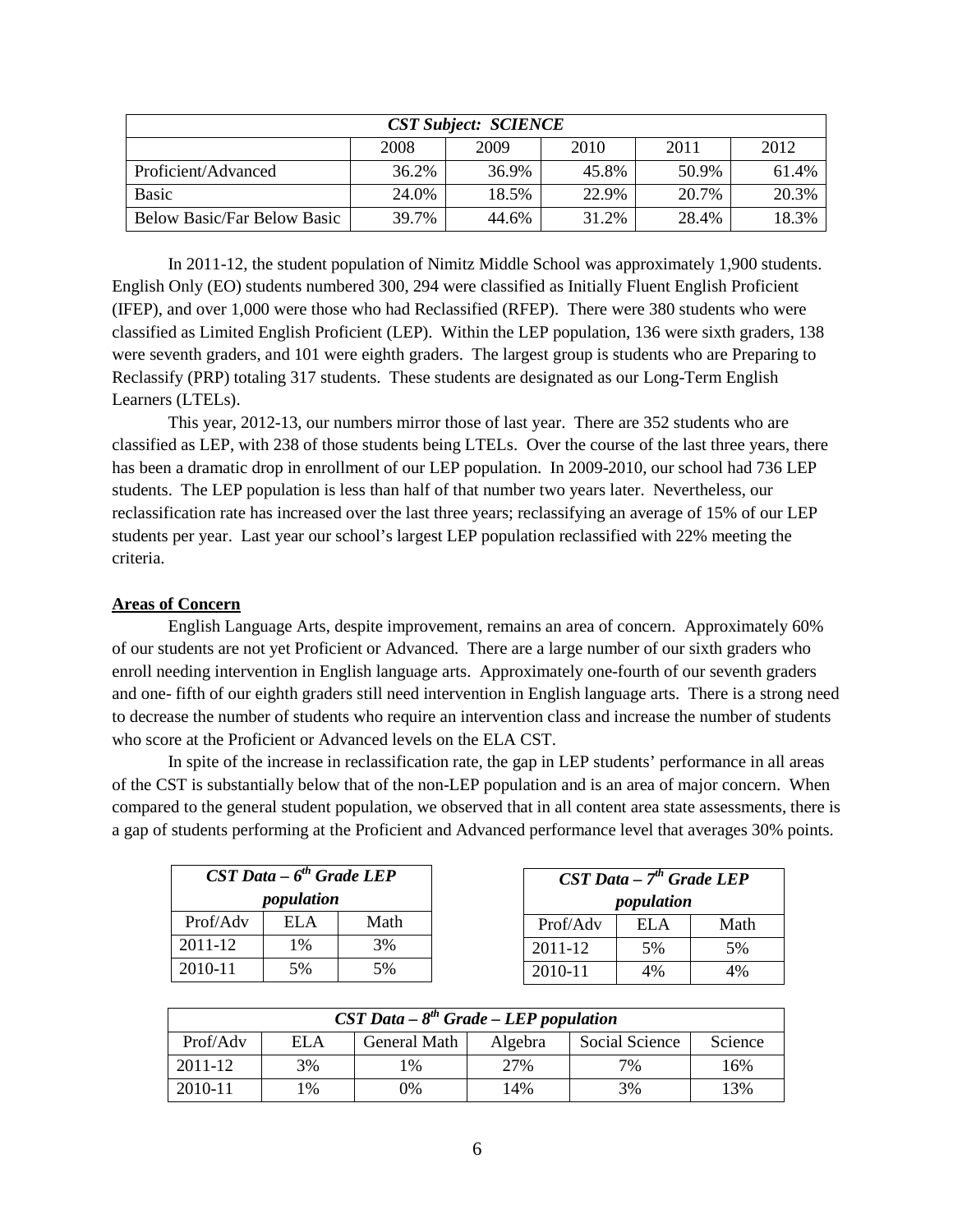Seventh grade mathematics is a strong area of concern. With the exception of seventh grade mathematics and General Math, all other grade levels and/or subjects met the District goal of 36% proficiency. Approximately three-fourths of our  $7<sup>th</sup>$  grade students are Basic or lower in mathematics and are not eligible to enroll in Algebra based on the current District guidelines. In the past two years, the number of our  $8<sup>th</sup>$  grade students taking Algebra has decreased by two-thirds (997 to 333) while the number of our students in General Math (Algebra Readiness) has increased. There is a strong need to increase the number of students who are able to enroll and succeed in Algebra.

| <b>CST Subject: Mathematics 2011-12</b> |     |      |       |           |            |  |
|-----------------------------------------|-----|------|-------|-----------|------------|--|
|                                         | Adv | Prof | Basic | <b>BB</b> | <b>FBB</b> |  |
| Math 6                                  | 12% | 27%  | 35%   | 21%       | 5%         |  |
| Math 7                                  | 9%  | 18%  | 31%   | 30%       | 12%        |  |
| Algebra (7)                             | 46% | 33%  | 18%   | 2%        | 1%         |  |
| General Math (8)                        | 1%  | 9%   | 39%   | 32%       | 19%        |  |
| Algebra (8)                             | 8%  | 28%  | 37%   | 25%       | 3%         |  |
| Geometry $(8)$                          | 13% | 58%  | 28%   | 1%        | 0%         |  |

Ten percent of our students at Nimitz are identified as Students with Disabilities (SWD) and are part of our Special Education Program. We serve 198 students in eight different disability groups: Orthopedically Impaired (OI), Specific Learning Disability (SLD), Mental Retardation (MR – including both moderate and severe), Autistic (AUT), Multiple Disabilities Orthopedic (MDO), Other Health Impairment (OHI), Speech and Language Impairment (SLI), and Hard of Hearing (HOH). Our largest group is students with a Specific Learning Disability (SLD). Current data shows 82 students are in the RSP and 109 are in Special Day Program (SDP). On the 2012 CST, 4% of our students were Proficient or Advanced on the CST. In ELA, 80% of our students scored Below Basic or Far Below Basic on the 2012 CST. In Math, 73% of our students scored Below Basic or Far Below Basic on the 2012 CST. For the students who took the 2012 CMA, 81% of our students scored Below Basic or Far Below Basic in ELA and 2% scored Proficient or Advanced. In math, 73% scored Below Basic or Far Below Basic and 14% scored Proficient or Advanced.

Our Parent Involvement is a concern because too many parents are not participating in school functions. Attendance at Back to School Night in August, 2012, was as follows: 57.8% of  $6<sup>th</sup>$  grade parents attended, 41.7% of  $7<sup>th</sup>$  grade parents attended, and 39.0% of  $8<sup>th</sup>$  grade parents attended. Overall, 46.2% of all parents attended the event. Attendance at workshops sponsored by the Parent Center is between 40 and 50 parents regardless of the time of the workshop. For teachers using an online grade program where parents can access their child's grades, only 25% of the parents are logging in to check their children's academic progress. We need a more comprehensive plan to address this issue.

# **Issues and Challenges**

Our first priority area is to improve student achievement in English Language Arts. Currently one-fourth of our students are Below Basic or Far Below Basic on the ELA CST. Although this is an improvement over the past five years, it is still not meeting the District or our expectation. Large percentages of our students scoring Below Basic or Far Below Basic are classified as LEP or has recently reclassified. Slightly less than 40% of our students are Proficient or Advanced. Additionally, one-third of our incoming sixth grade students require a language arts intervention class. Students must be able to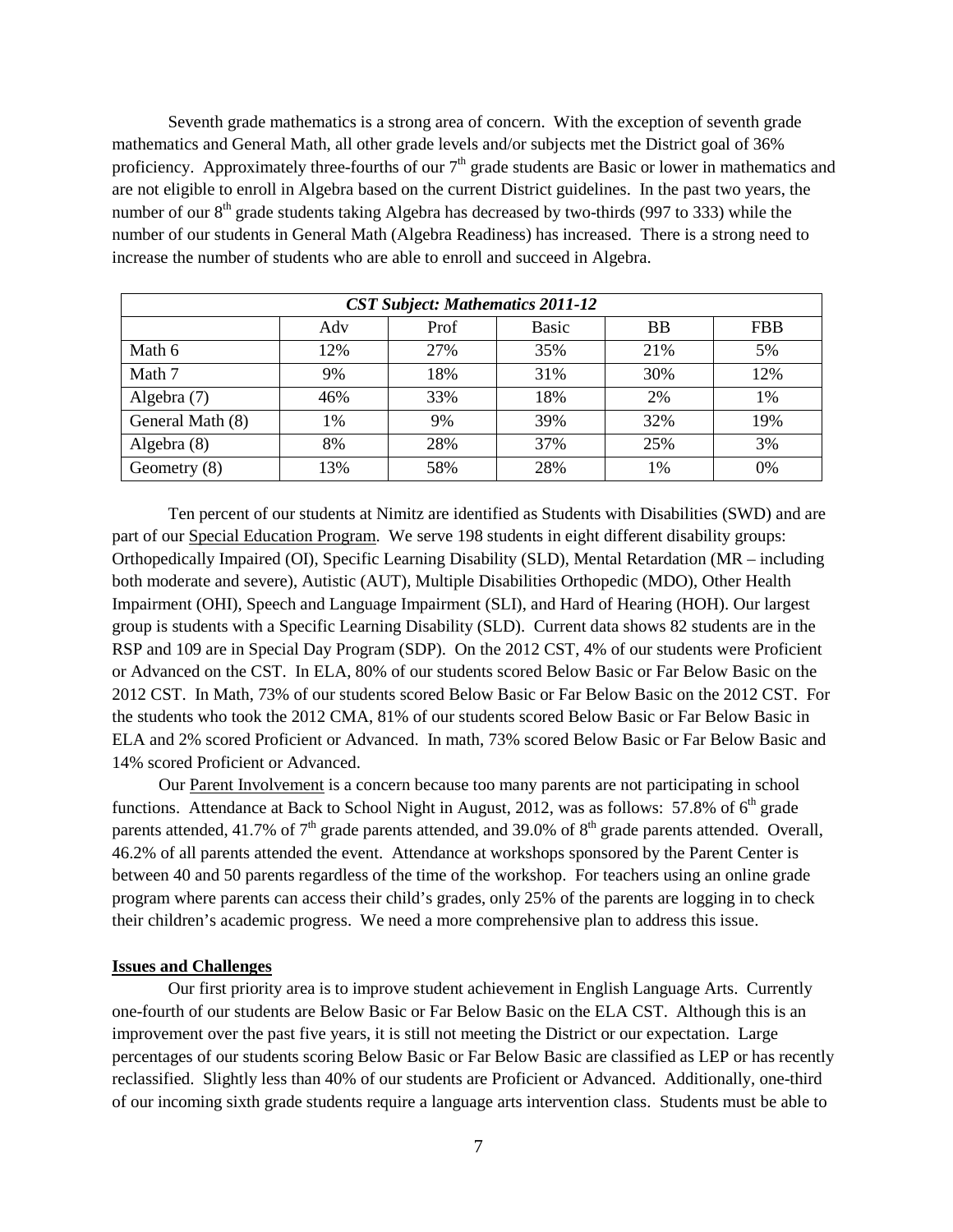read fluently, comprehend what they read, and communicate effectively in writing to be prepared for college and  $21<sup>st</sup>$  century careers.

Our second priority area is to decrease the number of our Long Term English Learners (LTELs). Currently 60% of our Limited English Proficient students are classified as LTELs. A significant percentage of these students are also in the special day program for students with disabilities. Students must be prepared to reclassify to be able to enroll in the mainstream English core curriculum so that they are able to meet the A through G requirements in high school and graduate on time. LTEL students also need to improve their performance on the ELA CST.

Our third priority area is to improve achievement in mathematics, specifically seventh grade, so that more of our students are able to qualify and succeed in Algebra. At present, one-third of all students are Proficient or Advanced on the Math CST and one-third are Below Basic or Far Below Basic. Onefifth of our incoming sixth graders require a mathematics intervention class. In the seventh grade, however, only 27% of our students are Proficient or Advanced and 42% are Below Basic or Far Below Basic. If seventh grade students do not perform well on the CST in math, they do not meet the qualifications to enroll in Algebra. Algebra is a gatekeeper class for all other higher-level math classes required for high school graduation as well as college enrollment.

Our fourth priority area is to improve achievement on the CST and California Modified Assessment (CMA) by our special education students. By 2014, per the Modified Consent Decree, special education students must participate in general education classes for a given percentage of the day based on their eligibility. To be successfully included in general education classes our students will need to acquire the necessary English language arts and mathematics skills.

Our fifth and final priority area is to improve the amount and quality of parent engagement. More outreach is needed to get our parents to attend Back to School Night, Parent Conference Night, workshops, and other activities and events. More outreach is needed to assist our parents in the consistent use of Jupiter Grades to monitor their child's grades via the internet or smart phone. More attention must be paid to meeting the needs of our parents in terms of workshop topics and scheduling of meetings.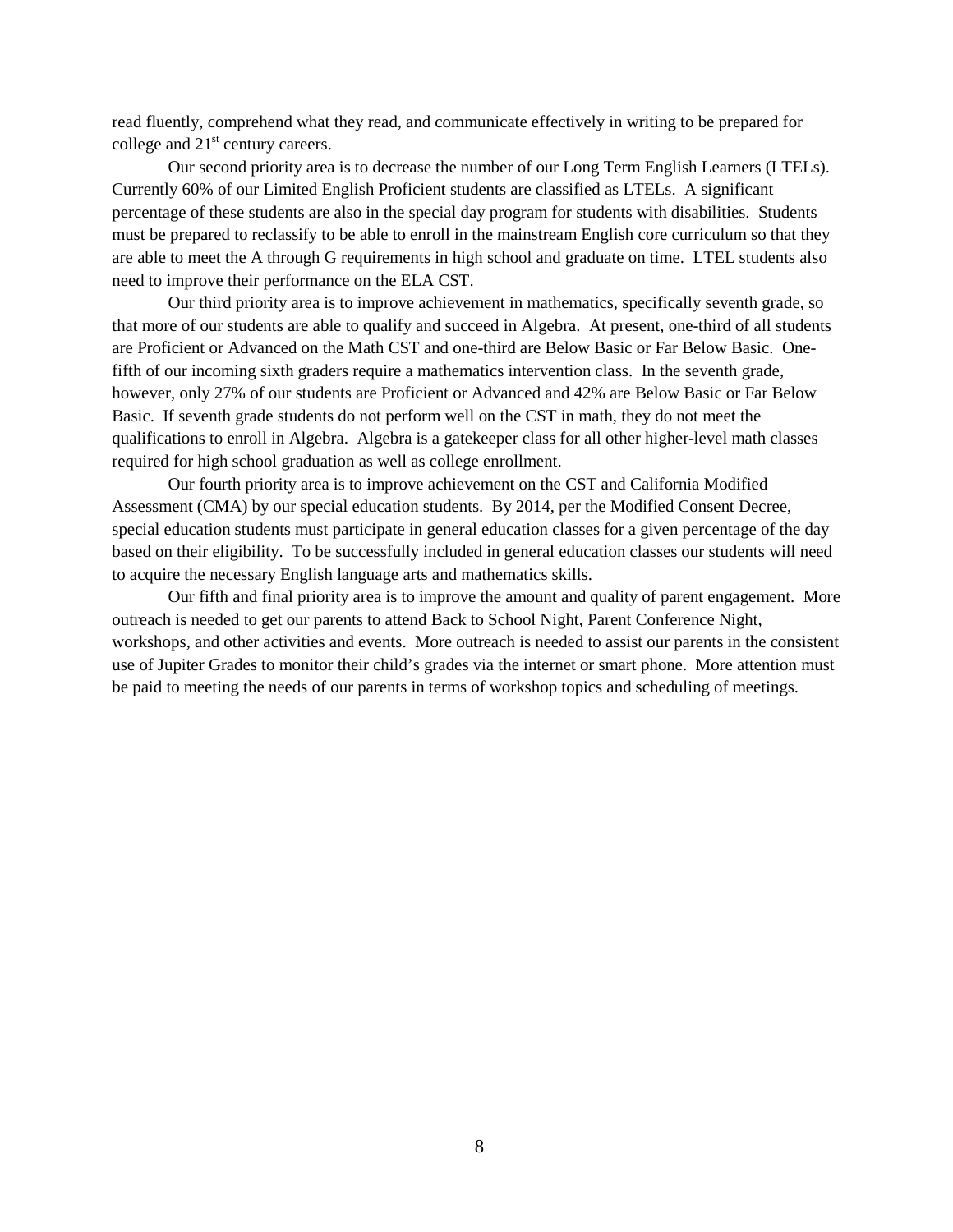# **SCHOOL TURNAROUND**

To address the central areas of concern, we are basing our turnaround plan on our beliefs that students learn best when expectations are high and clear for all stakeholders, our classrooms are student-centered, and instruction is rigorous and based on the Common Core State Standards. These beliefs lead us to the following strategies to be implemented and strengthened school wide:

# **Personalized Learning Environments**

Personalized Learning Environment's (PLEs) will be the gateway to increase rigor through a collaborative planning model utilizing the benefits of the small school environment structure. Currently, our students and teachers are divided into Small Learning Academies (SLAs). When our school was on a year-round calendar, there were three SLAs on each track and each had between 12 to 15 teachers. When we moved to a traditional calendar and the number of teachers was reduced, we made the decision to have four SLAs. This structure dramatically increased the number of teachers in each SLA and decreased the personalization and accountability component that must be part of academies.

Beginning the 2013-14 school year, we will move from our current SLA structure to a smaller PLE type structure. Each PLE will have between 12 to 15 teachers composed of two sixth grade interdisciplinary teams, one seventh grade interdisciplinary team, and one eighth grade interdisciplinary team, along with physical education and/or elective teachers. This will allow the sixth grade team to communicate with the seventh grade team, the seventh grade team to communicate with the eighth grade team, thus allowing for vertical articulation. PLEs will center on college and career ready themes where our teachers will think strategically, develop best practices over time, support existing practices immediately, and monitor and support change. We will move away from a structure focused solely on personalization, much like our SLAs are today, to a structure that will include a focus on curriculum, instruction, and assessment. Teachers will align curriculum and instruction in order to feel a sense of ownership for the outcome of our students' success because our vertical team and PLE team will be the same. The PLEs will create a school culture of a nurturing environment needed for students to be successful. The teachers within each PLE will have a shared vision, shared leadership, a professional collaborative culture, and a structured time to talk about instructional practices, as well as time to visit each other's classrooms. Our students will be connected to caring adults within a culture of trust and understanding that will lead to greater student achievement. Research has shown that this is the type of atmosphere where middle school students flourish.

# **Professional Learning Communities**

Professional Learning Communities will be our vehicle for professional development. Our teachers will be organized into PLC groups of three to five teachers by subject and grade level. The strategies we have chosen will be introduced and/or reviewed for all teachers as needed. Each PLC will use a continuous improvement cycle to implement, assess, reflect and revise. Our curriculum will be aligned to the Common Core State Standards (CCSS) as they are implemented throughout the District. Understanding by Design (UbD) will be our primary framework for designing units around the new CCSS to help close the achievement gaps we have identified above. Our school will focus on strengthening curriculum, assessment, and instruction that parallels the CCSS. All PLCs will develop SMART (Strategic, Measurable, Attainable,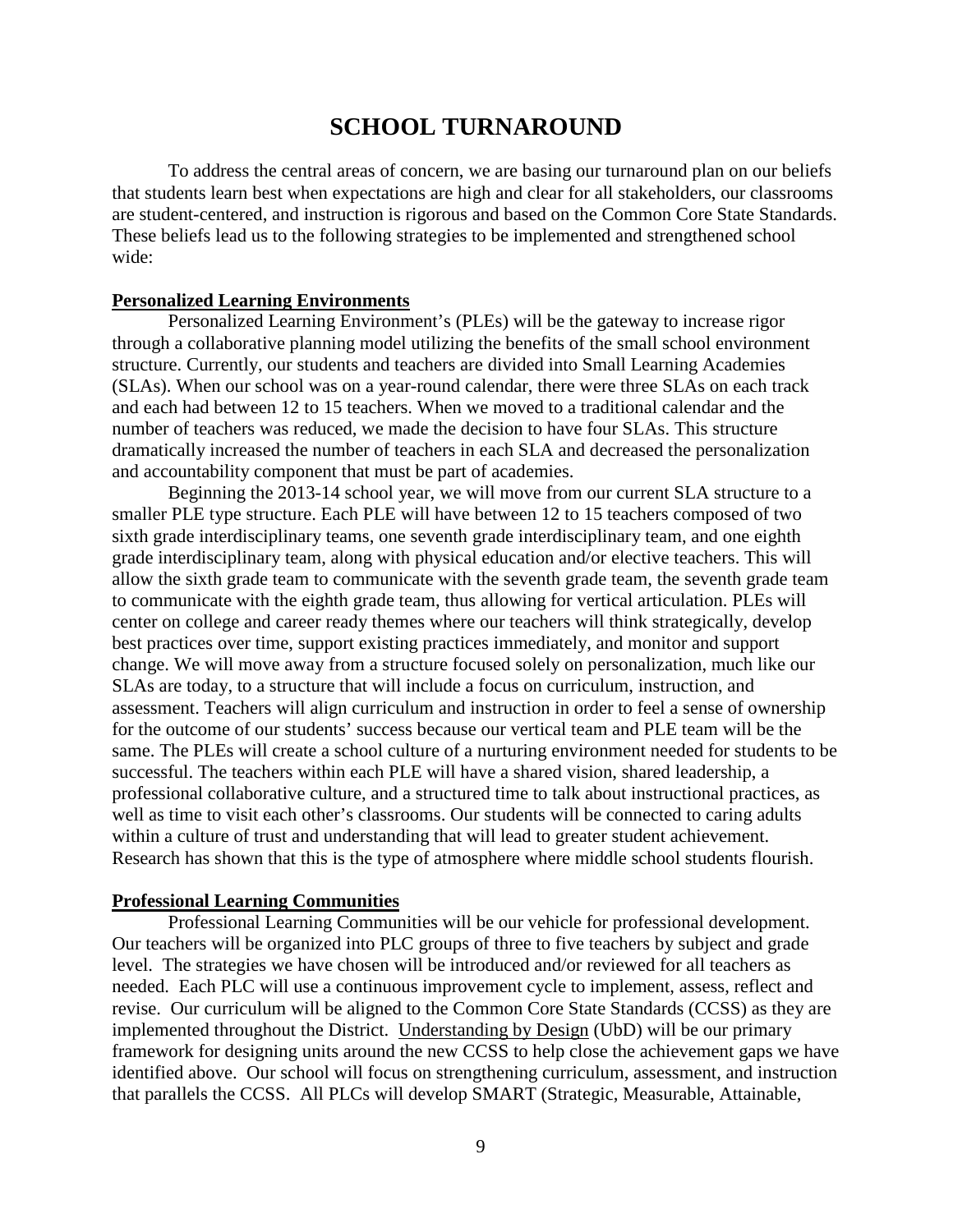Results-Oriented, Time Bound) goals for each instructional unit. Our instructional focus will revolve around reading and writing across the curriculum. We will include all core content areas along with physical education and the elective classes. The units created using UbD will be centered around "enhancing student understanding and in designing more effective curricula and assessments" (Wiggins and McTighe, pg.5), incorporate Project-Based Learning (PBL) as culminating tasks that will foster collaborative learning, build positive community leaders, and help students develop a sense of social responsibility. In order to gauge the effectiveness of the units of study, our PLC groups will collaborate to look at student work, analyze data, focus on providing student intervention, and present opportunities to revise the units of study

We will see a growth in teacher collaboration, real-world application, and focused units of study that are aligned with the CCSS and the new system of assessments using PLCs to implement UbD and Project-Based Learning (PBL). As part of our common professional culture, teachers will create common formative assessments to use in conjunction with the District Periodic Assessments to effectively gauge student learning (the dates of the District Periodic Assessments will be modified to accommodate the time needed for completion of the activities and projects within the instructional units). These assessments will allow teachers to become more reflective during the Professional Learning Cycle using student data to measure attainment of the benchmarks that were created. The PBL program that is part of our school turnaround will challenge our students with real-world situations to demonstrate their mastery of the standards and retention of the material. Students will understand the learning expectations and be able to self-assess their learning through cooperative learning and interdisciplinary teaching. They will also experience positive interdependence, individual and group accountability, teamwork, and group processing skills.

When teachers create instructional units of study using UbD, a great deal of focus will be on making the learning objectives student friendly. Students need to know the learning goals of a unit or lesson and criteria for successfully demonstrating proficiency with the goals (Tomlinson and McTighe, 2006). In a student-centered culture, when students are aware at the onset of what they need to know and be able to do, more students will achieve proficiency and fewer students will need Tier 2 intervention. In our first year of implementation, our SMART goal is 100% of our PLCs will create and implement UbD units for a minimum of half their instructional units. In year two, all of our PLCs will create and implement all of their instructional units using UbD.

Through their PLCs, our teachers will begin utilizing Project Based Learning (PBL) that will be developed within the UbD process. Our students will design projects through an extended process of inquiry in response to complex questions, problems, or challenges. These projects will foster 21st century skills such as collaboration, communication, and critical thinking which will drive students to encounter and grapple with the central concepts and principles of the discipline [\(http://www.pblonline.org/About/whatisPBL.htm\)](http://www.pblonline.org/About/whatisPBL.htm). Compared to traditional classes, students in PBL classes performed better on assessments of content knowledge (Boaler, 1997; Penuel & Means, 2000; Stepien, et al., 1993). PBL will not only meet the academic needs of our students by following the CCSS but will also promote parent participation through parent input in the process of completing projects by means of reflections, questions, and organization of time.

# **Project Based Learning**

PBL will be used to help close the gap between our students' achievement and targets in all subject areas. We will incorporate PBL as our driving force in curriculum implementation as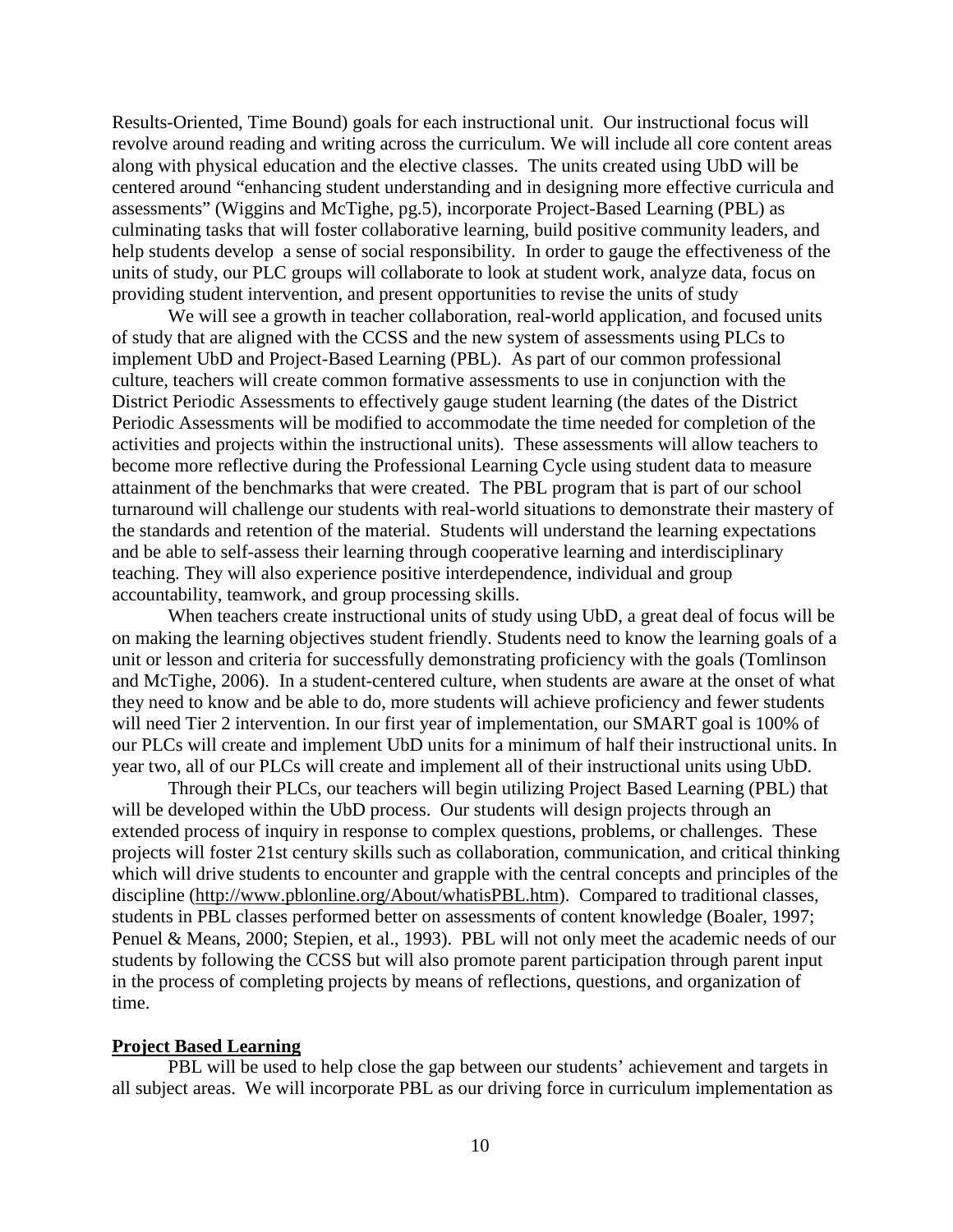we use UbD to frame our curriculum. PBL will not only help produce an innovative Nimitz Middle School student by the end of the eighth grade, but also one that will embrace and meet the challenges of his/her educational career in the  $21<sup>st</sup>$  century.

School wide we will have one inquiry based project per class per semester in year one. By year, two we will increase to one project per class per unit. These projects will incorporate AVID and SDAIE strategies to meet the academic needs of all students. Teachers will differentiate and accommodate the needs of all students' ability levels. PLCs will develop, implement, revise, and assess these projects and lessons. Expert teachers who have successfully implemented project-based learning in their classrooms will conduct professional development on these topics.

# **Advancement via Individual Determination (AVID)**

AVID's mission is to "...close the achievement gap by preparing all students for college readiness and success in a global society". AVID's college-readiness system is designed to increase school wide learning and academic success by raising expectations for student performance and providing students with effective, research-based classroom instruction. AVID strategies will be implemented school wide to increase rigor, critical thinking, collaboration and preparation for college learning. Trained AVID staff will provide meaningful professional development on the AVID strategies which emphasize looking at student work and data, and assist with designing meaningful lessons that include re-teaching strategies.

The AVID program stresses Writing, Inquiry, Collaboration, Organization and Reading (WICOR), which are research-based instructional strategies designed to prepare students for success in rigorous courses. We will increase the use of AVID strategies from two teams to school wide implementation. Over the next two years, all of our teachers will be trained on Cornell Notes, Costa's Levels of Thinking, philosophical chairs, Socratic seminars, and critical reading and writing skills that will be embedded into all units of study. This will help increase critical thinking, higher level questioning, common writing across all curriculum, and critical reading throughout the school day.

# **FIVE AREAS OF CONCERN**

#### **Math**

All math teachers will implement PBL by using interactive notebooks to help students organize and explain their learning. The interactive notebooks will integrate Cornell Notes. This provides a writing component that will prepare students for the future CCSS assessments. Interactive notebooks will help seventh grade math students synthesize their learning so they are better prepared to take Algebra in the eighth grade. Part of PBL will require students to complete Problems of the Month. These problems will challenge students' critical thinking skills, help them apply their conceptual understanding, and develop their ability to interrelate math concepts into the real world. These Problems of the Month and other projects will have a parent component to promote parent involvement. This will consist of parent reflections/survey about their son/daughter's performance on their projects. To address the different type of learners that exist in our school community we will provide all students with the opportunity to produce any given project in a different representation, such as PowerPoint, essay, or video, to meet their needs. Lastly, teachers will incorporate Bloom's Taxonomy in all projects to teach higher-level thinking skills and appeal to multiple intelligences.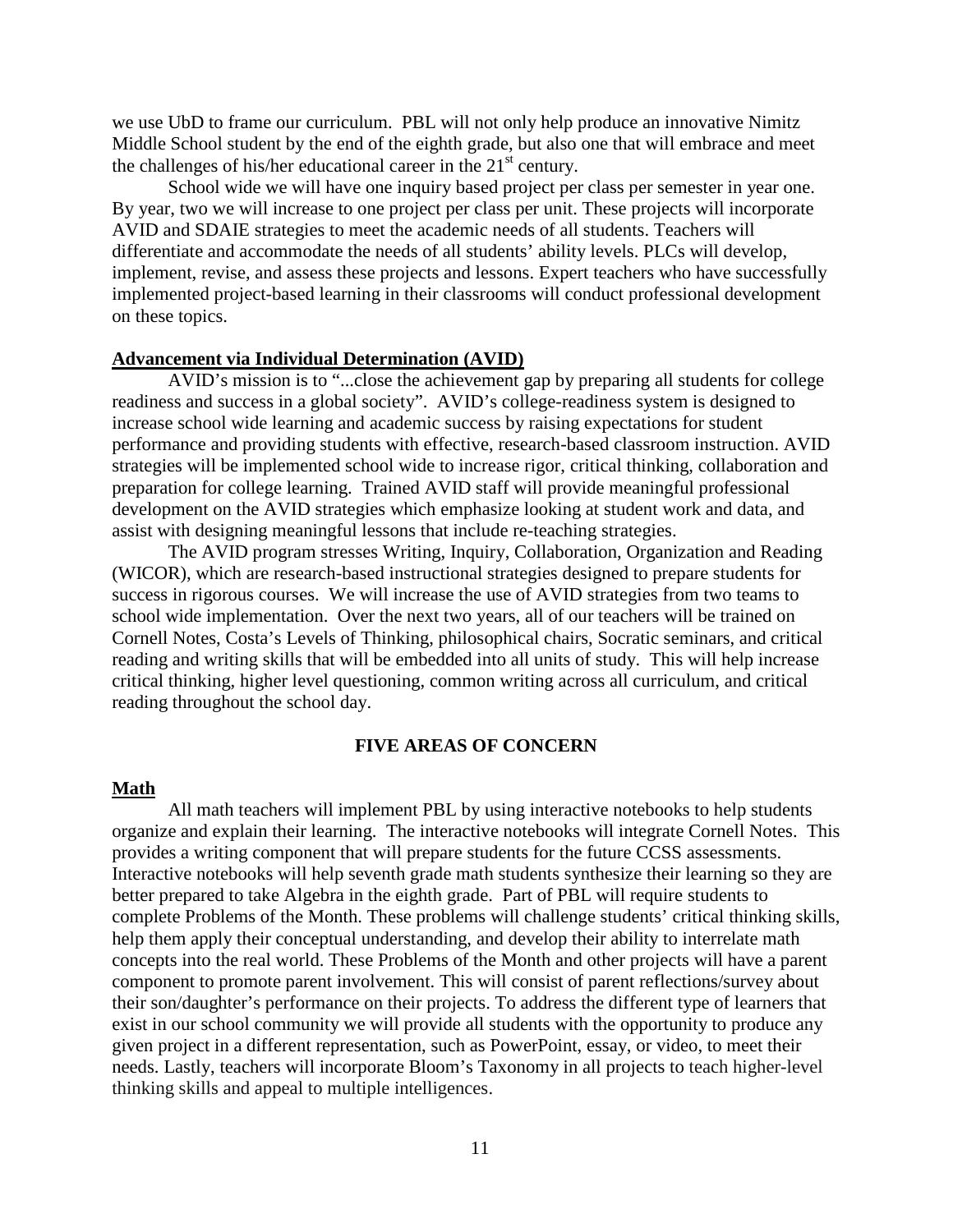# **English**

The CST and District Periodic Assessment data tells us that our students need to improve in all areas of English (reading comprehension, vocabulary, writing, and language conventions). Students need to improve their writing skills as well as their ability to evaluate and revise their writing. As we collaborate and create units of instruction using the UbD model, we will address these specific areas of need and the strategies across all instructional units. Units will include daily lessons that emphasize first good teaching and address re-teaching. Our units will also include other intervention strategies and enrichment. We will include AVID and SDAIE strategies in our daily lesson plans to ensure that all learner needs are addressed. The CCSS call for us to imbed writing in all curricular areas. As we write our UbD units, all teachers will include writing components. This will assist our students in developing their writing skills. As part of each unit of instruction our language arts teachers will develop common formative assessments so that students meet benchmark standards and are prepared for the culminating tasks.

Reading comprehension and vocabulary needs to be improved so that students can achieve success in all their classes. Students come to us able to decode words but are often unable to comprehend grade level text materials. Students become better readers by reading books in their zone of proximal development (ZPD). All our teachers will actively use Accelerated Reader (AR) and embed it into their curriculum. Math, science, and social studies teachers will incorporate content appropriate fiction and non-fiction books and articles into their UbD units. Professional development on reading strategies such as text chunking, previewing vocabulary, think-pair-share, talk to the text, and metacognition will be provided. We will help our students develop their vocabulary by using illustrated, student-centered word walls. We will teach Greek and culturally relevant Latin roots in all subject areas.

### **Parent Involvement**

To increase meaningful parent participation from 20% as described in the 2011-2012 School Report Card, the Nimitz Family Center will create opportunities for teachers and parents to interact together. This will help students achieve their academic goals in the classroom by empowering parents to help their children at home. This will give parents a better understanding of the classroom curriculum. In the study, "A New Wave of Evidence, Annual Synthesis 2002", Henderson and Mapp propose that,

> "…teacher outreach to parents was related to strong and consistent gains in student performance in both reading and math. The effective outreach practices included meeting face to face, sending materials home, and keeping in touch about progress. Workshops for parents on helping their children at home were linked to higher reading and math scores."

Based on this belief, we will continue to provide engaging activities based on parents' needs. We have seen that parent participation has increased by approximately 40% in the past two years due to the topics that have been presented to parents. We have set a goal to increase parent involvement by another 20% for the upcoming school year. The topics of most interest by parents have been: "Jupiter Grades", Internet Use, Workshops on Core-Academic Subjects,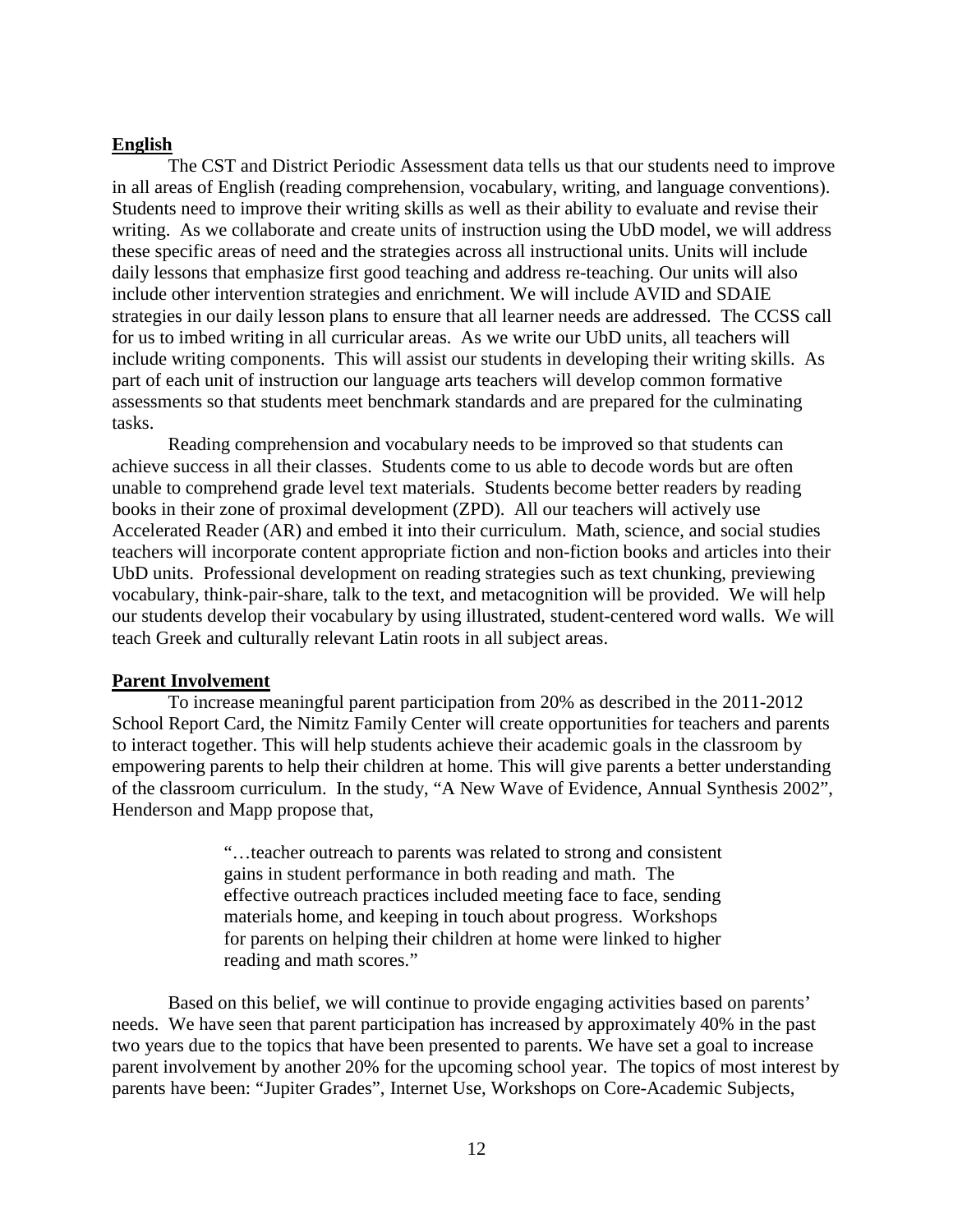College Awareness, Special Education Workshops/Trainings, Second Step Violence Prevention Program, Discipline Techniques, Bullying, Law and Youth, Gang Prevention, and Drug Use. We will continue to create more opportunities for parent involvement in which parents and teachers work together to create a nurturing environment, which will increase their level of communication, thus, helping all stakeholders to be kept informed as to what is going on in the classroom and the school as a whole.

According to Dahl's study, "Parent Involvement & Student Achievement, 2011",

"Schools can improve parent involvement and student achievement by setting up activities related to parenting, communication, volunteering, and learning in the home environment, decision making and collaborating with the community. [Therefore], when schools, parents and communities work together in this way, student outcomes improve."

Our school believes that it is beneficial to create these types of parent and community involvement activities. The Family Center will provide opportunities to create a Home-School Partnership to engage parents with the intention of increasing parent involvement. The Community Representative, support staff, District personnel, outside agencies and volunteers will collaborate to offer meaningful activities. The following events will bring parents and teachers together: Family Day/Night, Grade Level Orientations, Academic Showcases, Student-Led Parent Conferences, Field Trips, Award Assemblies, and Career and College Fairs with guest speakers.

Through workshop and class evaluations, we learned that there is more to be done to provide opportunities for parent involvement. We will create activities for parents to learn new techniques on how to: use the student planner, help their children be organized, motivated, manage time, set up routines that mirror those from school. In addition, parents will learn how to talk to their children about academics and make connections to everyday life experiences to assist their learning in the classroom. We believe these actions will help guide the children to make appropriate decisions that will lead to academic and personal success as they continue to grow to become  $21<sup>st</sup>$  century learners who are able to take on the challenges of our global society.

In "Parent Involvement & Student Achievement, 2011", Dahl found that,

"…children perform well in school when their parents have set up a daily routine, including a regular bedtime, and pay attention to their children's extracurricular activities, setting limits on screen time, for instance. Parents should also set high but appropriate expectations, model learning and hard work in their own lives, show interest in student achievement and making reading and writing a part of home life"

We know that these are important topics that need to be addressed by parents, teachers and students in order to help our students make smooth transitions to and from their social and academic worlds. We will help parents with topics like these because they are of great interest to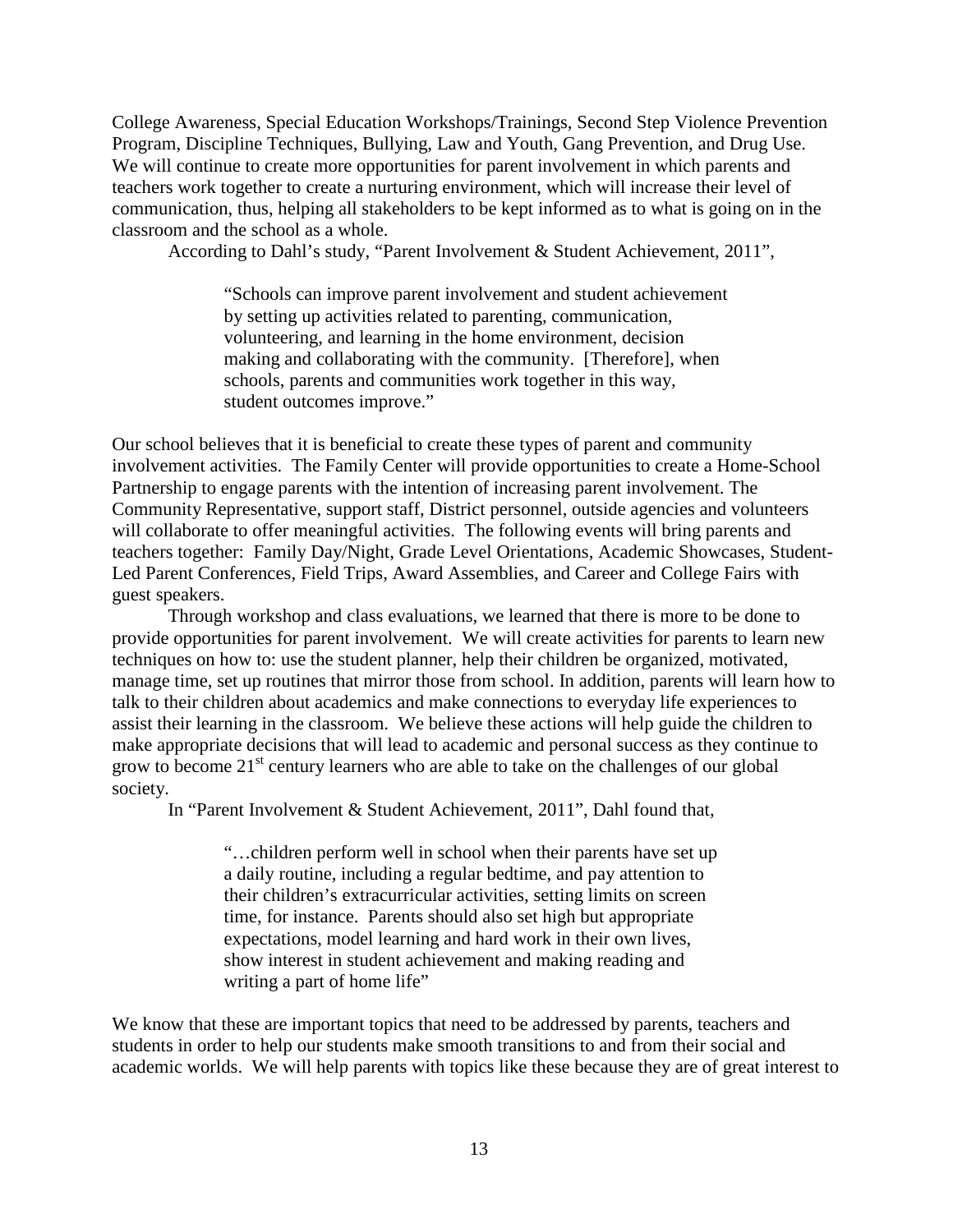parents and because these are some of the concerns that parents have brought to our attention. This will help students meet their academic needs.

Motivation is key to learning and all children can be motivated to learn when they feel supported by those involved in their lives. The parent involvement opportunities that will be provided for all stakeholders are designed to create greater access for parents and community members to help our students become motivated to be successful academically and socially. We are constantly in search of ways to motivate our children. We will provide meaningful workshops, which allow all stakeholders to be motivated and willing participants to continue to be involved as active members of our school community. Opportunities will be provided for parents and community members to volunteer on campus in different capacities, from supervising in the lunch area to assisting in other activities that will support the children's education.

In order to meet our goal of improving parent involvement, we will send out flyers, use ConnectEd, utilize Jupiter Grades, articulate with feeder schools, and make announcements at school meetings and functions to share the activities that the Family Center will offer. The effectiveness of the Family Center activities will be evaluated monthly by attendance and parent evaluations, to check where we are in terms of meeting school and District goals making modifications as needed to continue to provide meaningful activities.

# **Special Education**

At Nimitz Middle School, we will ensure that all students will achieve to their maximum potential in the Least Restrictive Environment (LRE). By placing students in the LRE and Inclusion periods Students with Disabilities (SWDs) will be provided with rigorous instruction, integration into the regular program and a nurturing environment.

In order to increase the percentage of SWDs participating in the General Education program for at least 73% of the instructional day and improve test scores, we will provide an academic inclusion period for students with mild-moderate disabilities and an elective inclusion period for students on the alternate curriculum. The needs of all students, including SWDs, will be met by providing opportunities for differentiation of instruction, intervention, and support implemented through their daily academic class, inclusion period, and before, during, and after school tutoring. In conjunction with our school-wide instructional focus (UbD, CCSS, and PBL) and strategies (SDAIE and AVID), special ed and general education teachers will differentiate lessons and accommodate work to help our SWDs meet their goals and objectives as stated in their Individual Education Plans (IEP). Interdisciplinary curriculum and collaborative PBL will also allow for multiple opportunities for cooperative learning and to bring real-life connections and experiences to SWDs. The school will focus on strengthening curriculum, assessment, and instruction that parallels the CCSS. Our instructional focus will revolve around reading and writing across the curriculum; to include all core content areas. SWDs will be included in general education classes either in an academic class, elective, or inclusion period. By piloting an inclusion period, learning will improve for both SWDs and general education students. When SWDs are included in general education classes, they perform better academically and this is demonstrated in their test scores.

Our strategy is to ensure that all SWDs are programmed into an inclusion period. Special ed teachers, along with general ed teachers, will collaborate and provide effective instruction and adapt work to SWDs. The best way to help general Ed students overcome their misconceptions about SWDs is to bring them together in an integrated setting.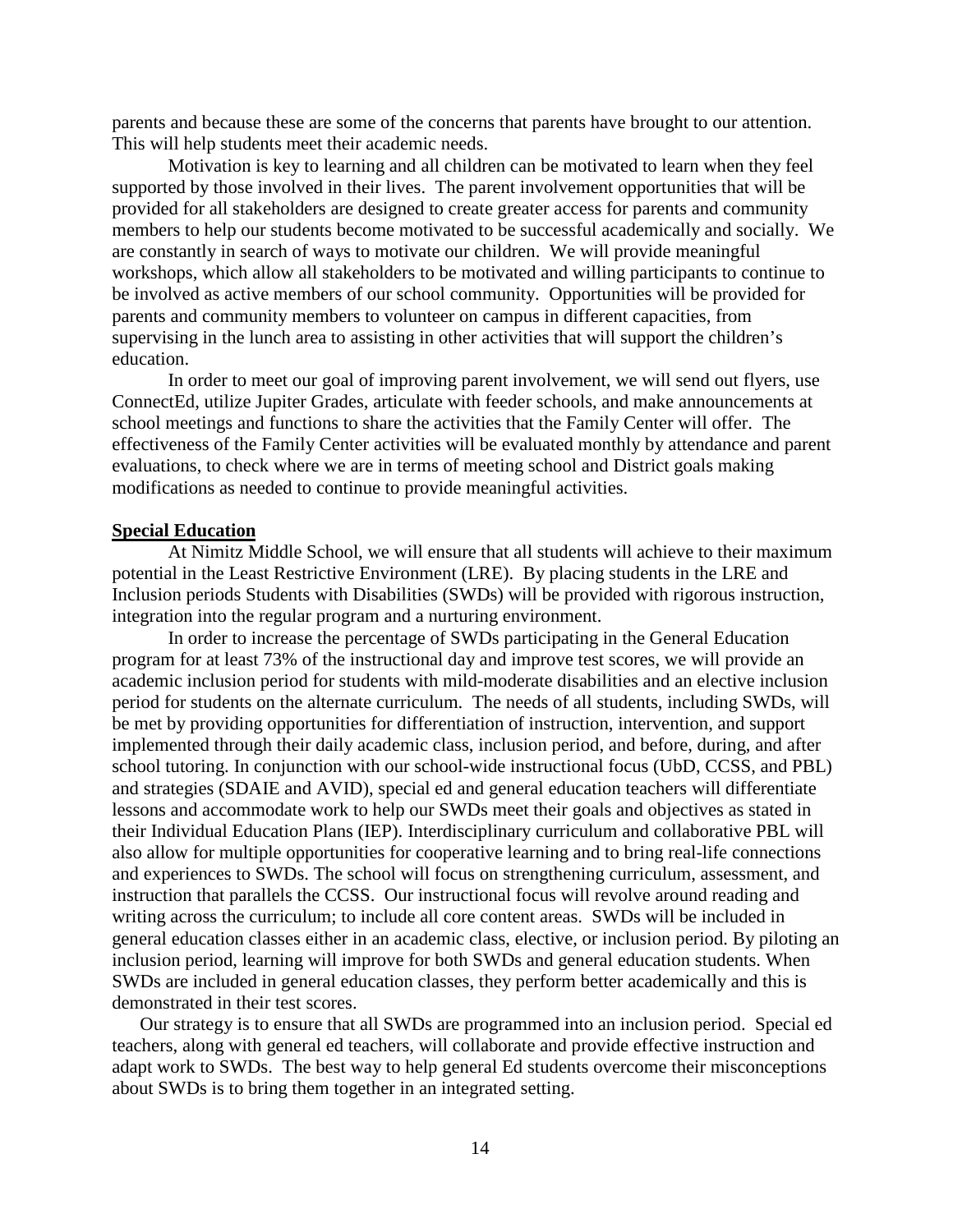# **Long Term English Learners**

After reviewing our data, we have determined that focusing on our English Language Learners success will be critical for our school. Despite increasing in reclassification rates over the last three years, we see a strong need to concentrate our efforts on our Long-Term English Learners (LTELs). They need to acquire the tools to become successful and reclassify before high school so they have access to the A through G requirements and become college-bound.

As indicated in the new Master Plan Program, all stakeholders are responsible for the success of English Language Learners (ELLs). By utilizing our A.N.C.H.O.R.S. for Success, we will create a learning environment that will keep all stakeholders accountable for student success and will help students participate in a rigorous, culturally relevant curriculum. The use of specific SDAIE strategies will be an integral part of our school turnaround. Each stakeholder will participate in school-sponsored trainings and workshops that will solidify their understanding and application of SDAIE strategies and the four pillars that make our curriculum: comprehensible, interactive, connections, and content-based.

We will use Professional Learning Communities (PLCs) to revise our curriculum, to test instructional strategies, and to offer various management techniques. Understanding by Design (UbD) allows our teachers to have instructional conversations that include the incorporation of effective instructional strategies, create opportunities for intervention, and construct assessments that will challenge our students. At the center of this framework is what students should know and be able to do. By encouraging our students to engage with these strategies, they will be able to incorporate them into their project-based learning (PBL) and utilize these strategies as lifelong learners.

The work by Hill and Flynn in Classroom Instruction that Works with English Language Learners will be a key element to help our ELLs become successful and our teachers become responsive to the needs of our students' language challenges. As a school, we recognize that we have a large segment of our ELL population who are LTELs and performing at an Intermediate Level. Therefore, we see the urgency to provide both our students and our teachers with tools for success. These tools include modeling, scaffolding, accessing, and activating students' prior knowledge, providing cooperative learning activities, and differentiating instruction. When our teachers meet in their PLC groups, they will embed these instructional strategies in their curricular development.

For students who do not meet expectations, a responsive framework of strategic intervention modeled after the Response to Intervention (RtI) model specific for English Language Learners will be utilized. Using the District's new Master Plan Program for ELL students and the framework for RtI, our teachers will be prepared to offer immediate intervention and, as a school, we will create a uniform system of accountability for intervention services. During first core instruction, all teachers will incorporate SDAIE instructional strategies. These instructional strategies will be used as a "language shelter" so that our students can learn both "the content and the language simultaneously" (pg.10). Every teacher will integrate all four English Language Development domains: listening, reading, writing, and speaking in their instruction and curriculum development.

During PLC time, teachers and administrators will review student assessment data. They will engage in conversations revolving around student learning and classroom instruction, so that our ELL population will receive the necessary support needed to gain at least a year of English proficiency for every year they are in school.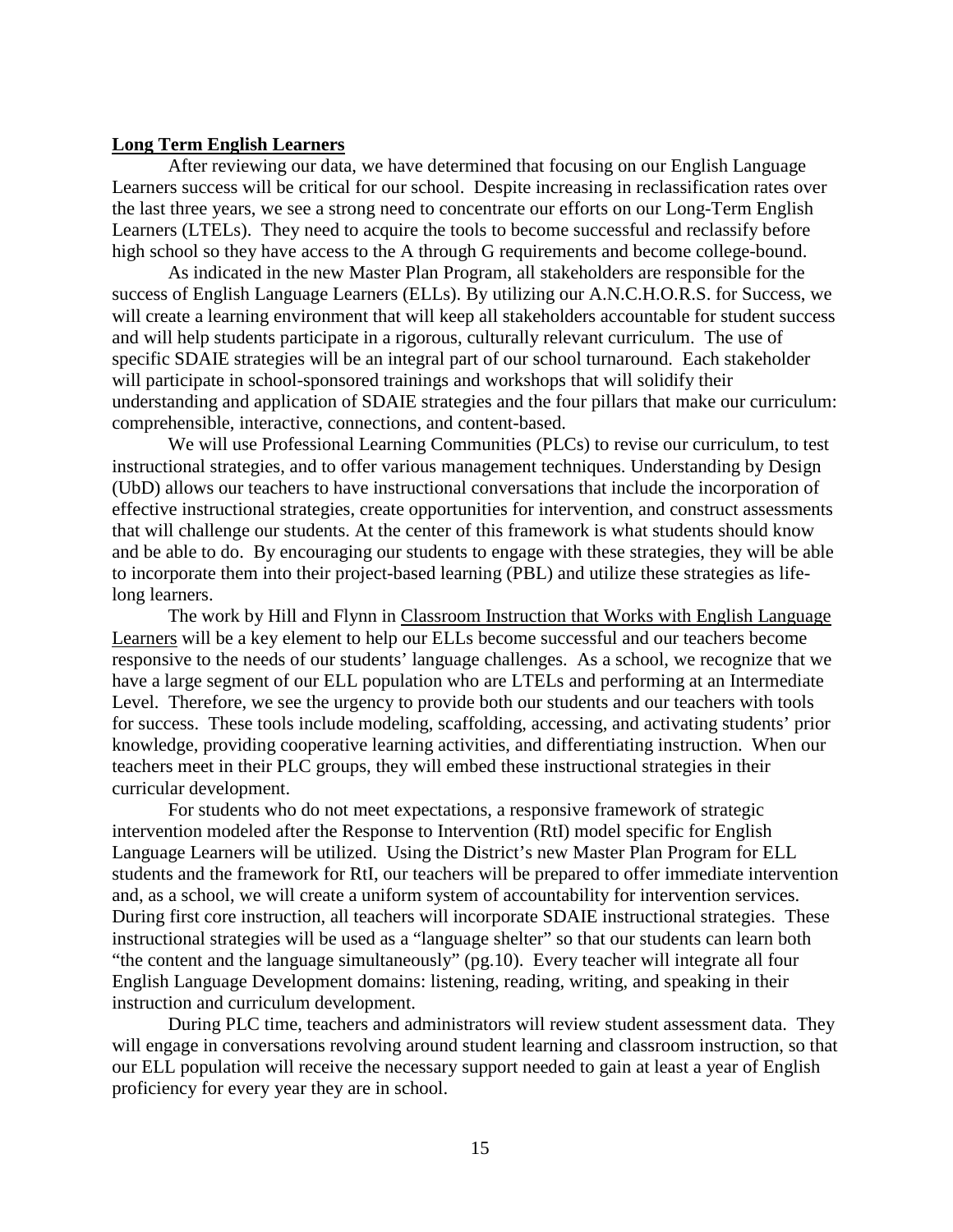We expect our ELL student population to demonstrate a better understanding of the CCSS as measured by school, District, and state assessments. Our ELL students will demonstrate language proficiency so that it accurately matches their ELD level. Overall, our goal is to decrease the large number of LTELs.

Our staff will possess a better understanding of the strategies that improve the learning of our ELLs. Each PLC will establish short-term and long-term SMART goals to meet the needs of their ELL students. The short-term goals will be evaluated on a quarterly basis based on assessment results and intervention opportunities. The long-term SMART goals will be evaluated on a yearly-basis to assess the overall successful implementation of the instructional strategies, curriculum design, and management techniques that are selected as a whole. With the use of UbD as our curriculum development framework, the use of PBL to engage students, the process of the PLC cycle to evaluate and revise strategies, and RTI to remediate learning gaps, all stakeholders will be held accountable not only for our students' success but for the success of the school as a whole.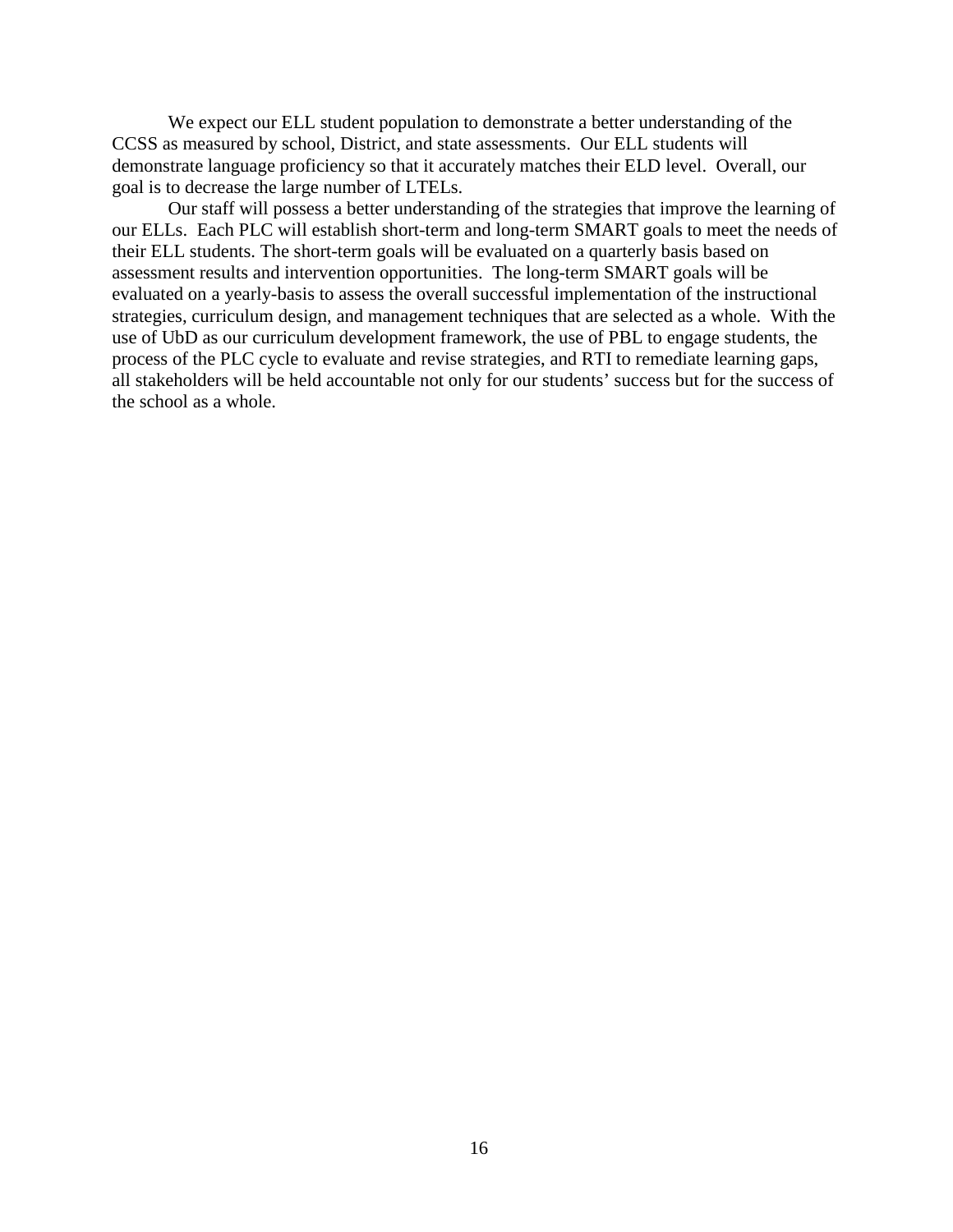# **IMPLEMENTATION**

In order to be consistent with our instructional vision across our campus, all stakeholders will work in collaboration so that we serve as models to our students. When our students see their teachers, administrators, and parents working together to help improve their education, our students will be willing to work together. Reading and writing across all content areas will be the school wide focus and will revolve around the Common Core State Standards. All of our teachers will expose our students to similar research-based strategies in order to ensure that our students become successful. Prior to the beginning of the school year, we will host a Summer Learning Institute that all teachers will be expected to attend. At this time, all teachers will be expected to begin the development of their curricular units of instruction. The teachers, along with the administration, will work collaboratively as professional learning communities (PLCs) to implement the instructional strategies in the Turnaround section.

Each PLC will work collaboratively to create instructional units and a pacing plan that all of the teachers from that specific grade and content level will follow. The reason that our teachers will work in PLCs is to provide our students a consistent instructional program across all Personalized Learning Environments (PLEs). Our teachers will create common units of instruction that include project-based learning (PBL). Teachers must be ready to reflect on the strategies and implementation of their instructional units, look at student work and analyze student data during PLC time, and agree to implement immediate modifications to the instructional units.

One of the most effective tools that we will use is the "Porthole into the Classroom" checklist. This checklist will grant teachers the opportunity to visit and observe classrooms with a specific purpose. The observation will focus on the effectiveness of the strategies being used. The elements of the "Porthole into the Classroom" checklist will complement the District's Teaching and Learning Framework. This will create consistency and provide teachers with many opportunities to reflect on the instruction and the strategies that are being used in the classroom. The intent is to be transparent in our work and allow for constructive feedback to our teachers by serving as coaches to one another. Each teacher will have an open door policy for observations, participate in professional dialogue, and be prepared to provide student work as a means of demonstrating effective teacher practice. The expectation is for the teacher to meet with the observer and review the checklist within a week after the observation. The "Porthole in the Classroom" checklist will be left with the teacher at the conclusion of the conference. Teachers can share the checklist at their PLC to discuss common findings of the observations. In no way will this checklist be used as part of a STULL evaluation.

Additionally, each PLC will be expected to provide agendas, minutes, and a pacing plan. They will also be held accountable for student learning objectives, assessments being used and analyzed, and providing intervention. Teachers will commit at least two on-site hours per week to provide additional intervention for students. This intervention can range from homework help, assignment completion, or enrichment.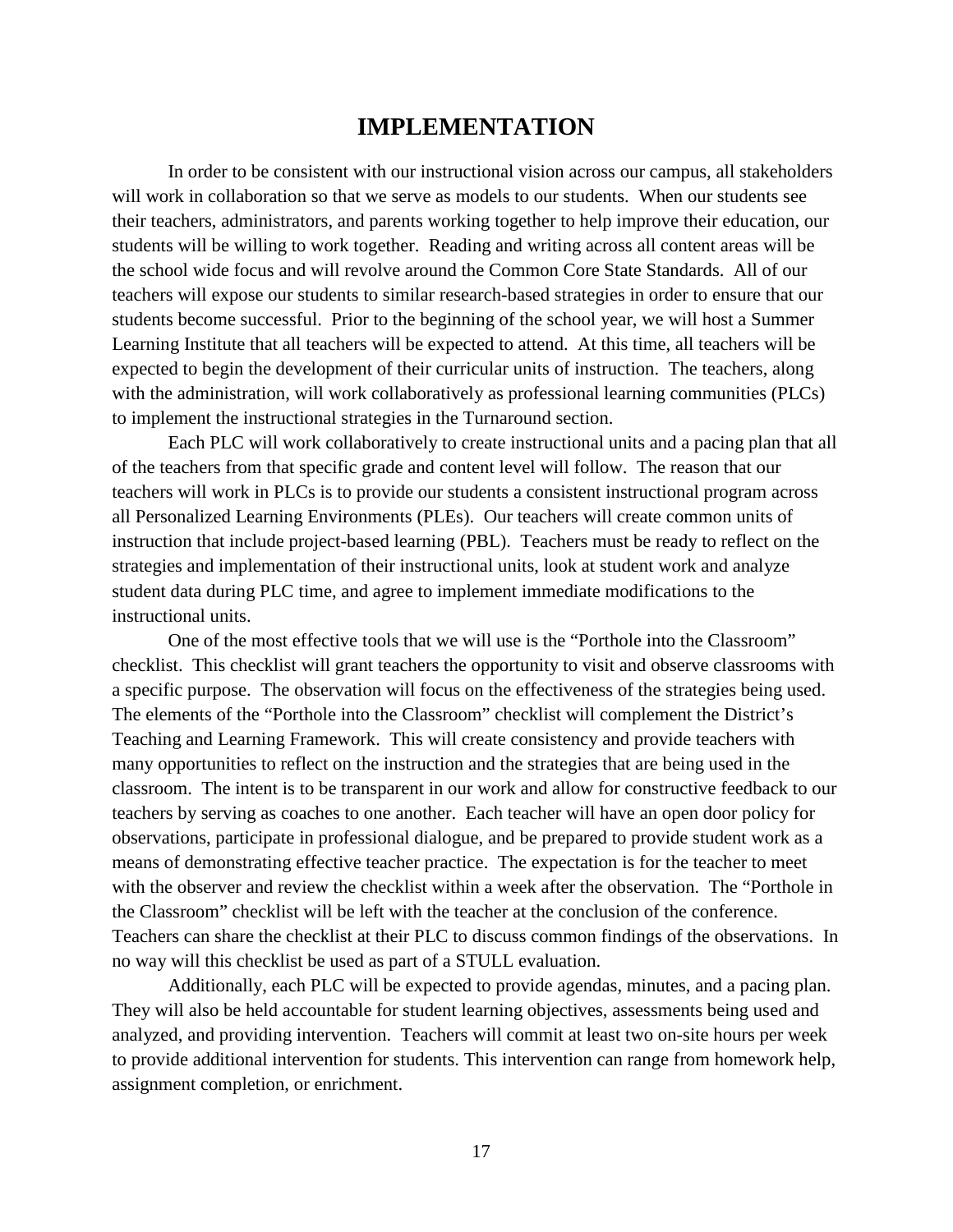Administrators will be required to participate in the PLC discussions with teachers in their assigned departments. All administrators will be required to provide written feedback and/or recommendations a minimum of once a month twice a semester per PLC to ensure consistency across the classrooms and learning goals for students. In order for administrators to be knowledgeable of what is occurring outside of their department, administrators will also visit classes in other departments a minimum of once a month. During the administration meetings, all administrators will share their observations to ensure that all instructional strategies (AVID and SDAIE) are being utilized effectively to guarantee reading and writing across the curriculum. Teacher observations must be followed by feedback within a week. This includes both the teacher and the administrator meeting during the teacher's conference period. This includes meeting with teachers to reflect on the strategies and implementation, looking at student work samples during PLC time, and talking about future modifications for the projects. The administrator in charge should bring District and state assessment results for the whole department to be analyzed and discussed. Every staff member should constantly use MyData to inform instruction.

Once a semester, administrators will be rated by their assigned department. The department will rate their administrator based on the following categories: instructional support, management support, student intervention support, and professional development support. The criteria will complement that of the Teaching and Learning Framework.

Coordinators along with the Title III Coach will play an integral role in the implementation of the school plan. They will be part of the PLCs with teachers and provide assistance, guidance, and resources so that the instructional plan is implemented. They will be held accountable by the members of the PLC and the administrators who supervise them. They will conduct classroom visits using the "Porthole into the Classroom" and meet with those teachers afterwards to provide assistance. Furthermore, the coordinators along with the administrators will be responsible for being instructional leaders and trainers of staff. They will serve as mentors to new teachers and provide opportunities for professional growth.

One of the challenges that we anticipate in implementing our instructional plan is the need to have all faculty commit to the multiple components of the instructional vision and to implement the turnaround strategies. The teachers who wish to stay at Chester W. Nimitz Middle School will have to sign the Oath to Accomplish School Plan. For example, all teachers will have to attend professional developments on UbD, AVID and PBL. We will depend on our expert teachers to conduct the trainings on the previously mentioned topics of professional development. New teachers to Nimitz who have little to no experience will be given first preference to attend either in-house or District-run Professional Development.

Our goal is to build a professional family with one voice who are active participants and share our common mission and vision. All professional development activities must be practiceoriented with structured follow-up activities. The professional development may also include; instructional strategies, lesson planning, classroom management, student engagement, and/or technology. This type of professional development will continue throughout the year to allow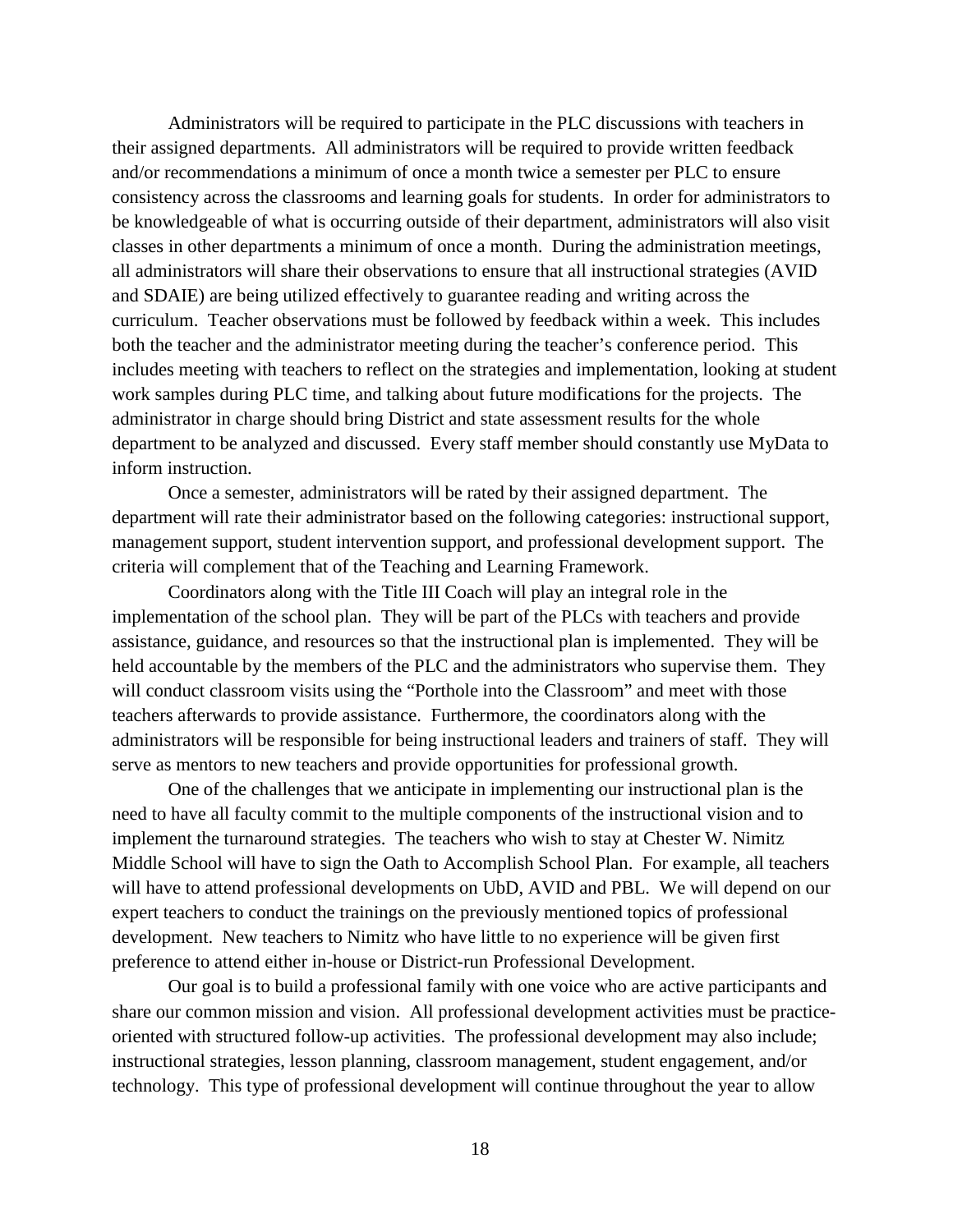our teachers to enhance their understanding of the instructional strategies that are embedded in our turnaround plan.

Another challenge that we may face is how successful teachers will be in implementing the new instructional plan. The PLCs will create common goals, lessons, and observe one another teaching. Teachers who feel they need assistance can request a mentor teacher to support their professional growth. We will designate model classrooms to serve as additional support. The model classrooms will focus on specific instructional strategies such as Cornell Notes, Interactive Notebooks, effective student grouping, SDAIE strategies, and project-based learning.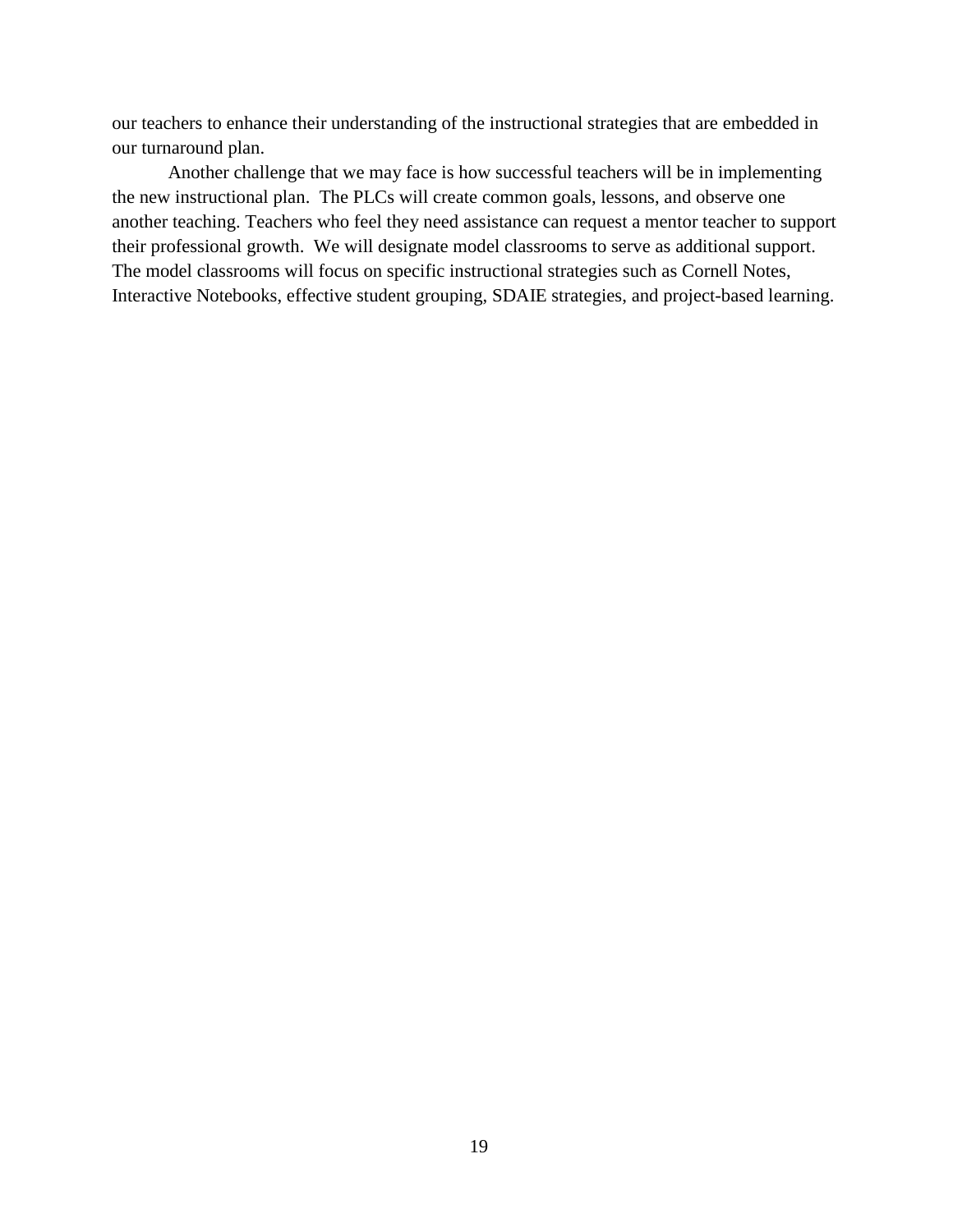# **ALTERNATIVE GOVERNANCE MODELS AND AUTONOMIES**

Our writing team reviewed all the alternative governance models of Expanded School-Based Management Model (ESBMM), Local Initiative School (LIS), and Pilot. We discussed, at length, which would be the best fit for our school. We decided ESBMM would best support the successful implementation of our plan.

In 1989, our school began utilizing the governance structure of Shared Decision Making Council (SDMC). SDMC ushered in the culture of consensus building between all stakeholders: administrators, teachers, classified staff, and parent/community members. Throughout the ten years of SDMC, decisions were overwhelmingly made by consensus with only a few issues requiring votes of the council membership. In the 1999-2000 school year, we rewrote our school plan. The stakeholders voted to adopt School Based Management (SBM) as our governance model. SBM continued our culture of consensus building. Overall, our school has operated in a culture of consensus building since 1989.

Our writing team presented the information regarding ESBMM, Local Initiative School, and Pilot to our faculty at a meeting held October 16, 2012. Teachers were also provided with a written summary of ESBMM, Local Initiative School, and Pilot. We presented our recommendation of ESBMM. After our team answered all questions, a vote was conducted. Faculty members were asked whether they agreed with our team's recommendation of ESBMM. Teachers who were not members of our writing team counted the votes. A total of 89 votes were cast. Eighty-six (86) voted in support of our recommendation and three did not support our recommendation. This overwhelming vote indicates to us that our faculty wishes to proceed with our recommendation.

Our ESBMM Council will follow the membership guidelines as described in the Memorandum of Understanding. The principal and United Teachers Los Angeles (UTLA) chapter chairperson will be automatic members. The remainder of the council will be comprised of seven certificated staff members, one classified representative, five parent and/or community members, and one student. Their peers will elect each group.

All of our teachers will need to be members of at least one committee authorize by the ESBMM Council. These committees will report directly to the ESBMM Council. All committees must meet at least once a month with a minimum of nine times during the school year. The individual committees will determine meeting dates and times. Attendance and all work done by the committees must be well documented. Committees will include those called out in the MOU (budget, calendar, professional development, equipment, and discipline). Additional committees will be formed to help meet the goals of our school's vision. These committees will include, but will not be limited to:

- Accelerated Reader Cheer Squad: This committee will be responsible for overseeing the implementation of the homeroom reading program utilizing the Accelerated Reader (AR) program.
- Beat the Beast: This committee would be responsible for raising awareness about the CST throughout the year.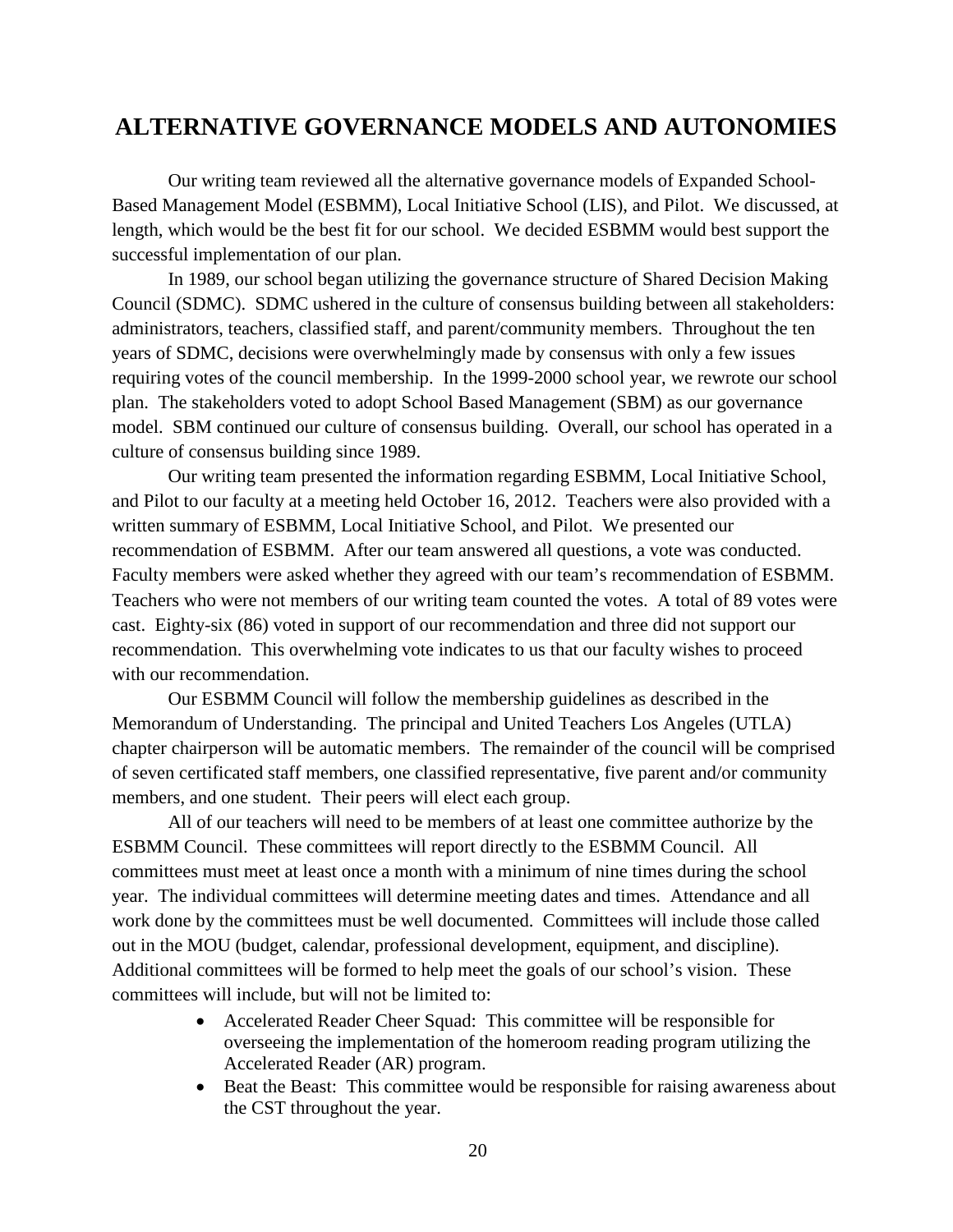- AVID Site Team: This committee will be responsible for collecting all AVID data for the school and getting it to the AVID Center.
- Attendance Incentive Committee: This committee will be responsible for recognizing and rewarding students who maintain excellent attendance.
- Scholarship Society: This committee will be responsible for preparing and distributing cards and certificates to the Admirals (GPA 3.5+) and Captains (3.0 to 3.49).
- Positive Behavior Support Team: This committee will be responsible for designing incentives and rewards for students who demonstrate good behavior or improved behavior.

The autonomies we are requesting, and whose rationales are explained in our Turnaround section, are:

- **Methods of improving pedagogy:** We are requesting to utilize Understanding by Design as our vehicle for unit planning to improve pedagogy and student achievement.
- **Assessments:** We are requesting to modify the District Pacing Plans for all content areas so that our students will have sufficient time to master the content. Our school is requesting to use common formative assessments for each grade level and content area to measure our progress at regular intervals in addition to utilizing the District Periodic Assessments.
- **Scheduling:** Our school is requesting to schedule District Periodic Assessments in accordance with our locally developed pacing plans.
- **Internal organization:** Our school is requesting to divide our students into Personalized Learning Environments.
- **Professional development:** Our school is requesting to utilize Professional Learning Communities as a means of providing professional development, in addition to school wide and departmental, on the topics of AVID strategies, Understanding by Design (UbD) unit construction, Project Based Learning (PBL), Specially Designed Academic Instruction in English (SDAIE) strategies.
- **Budgeting control:** Our school is requesting budgeting control pursuant to the Memorandum of Understanding regarding alternative governance models.
- **Mutual consent requirement for employees:** Our school is requesting a "mutual consent" requirement by school and applying employee with respect to filling site-based openings.
- **Staff appointments:** Our school is requesting that teachers democratically elect all out-of-classroom positions (coordinators and deans).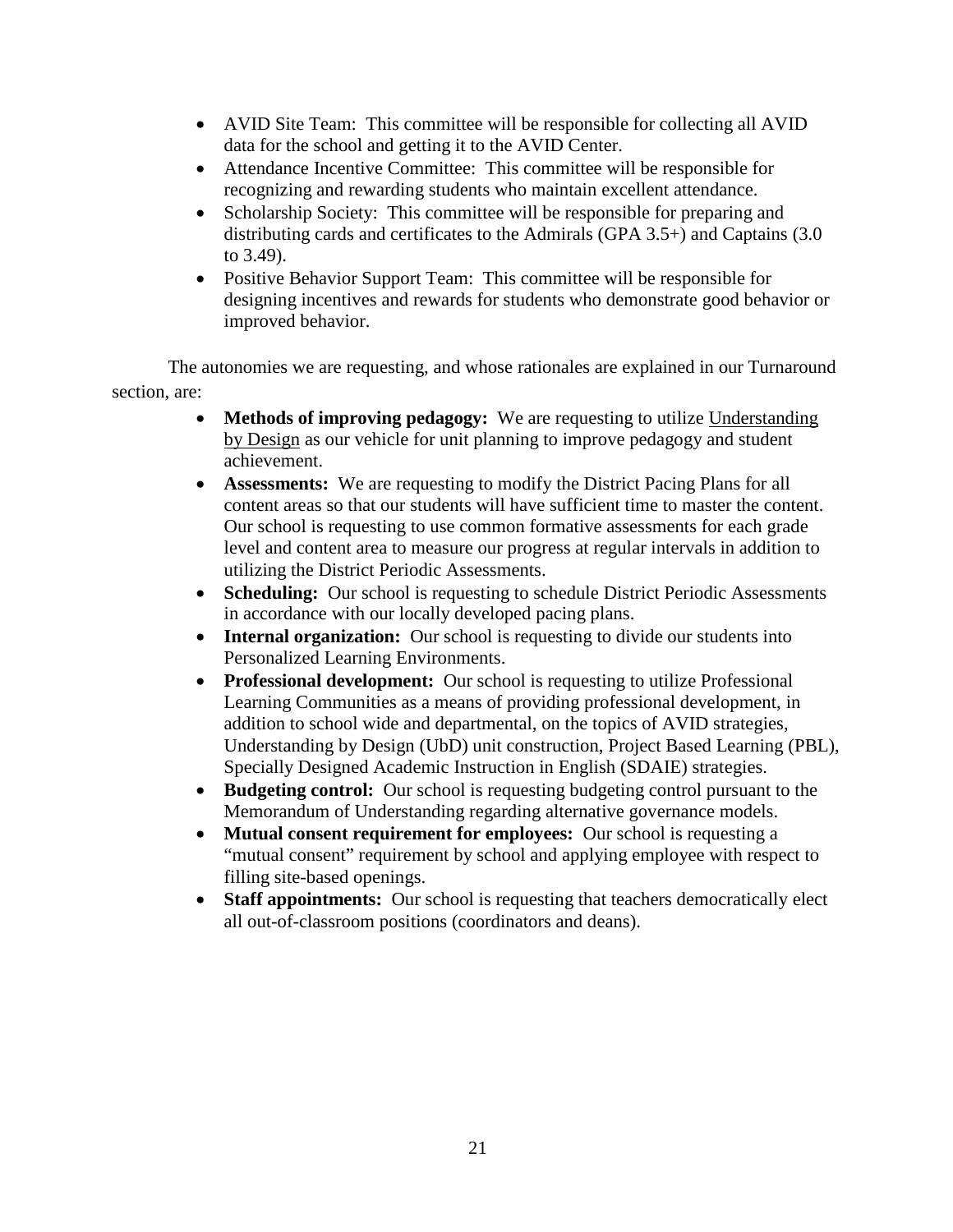# **SCHOOL PLANNING TEAM**

Our school's planning team consists of an administrator, coordinators, teachers, a classified staff member, and parents. Our writing team coordinator is Mary Mills, Assistant Principal. As the foremost instructional leader at our school, Ms. Mills was the natural choice to be our writing team coordinator. She has a long history of working collaboratively with all stakeholders and building consensus.

In May 2012, all staff members who were interested in writing our school's plan for PSC 4.0 were asked to submit a letter of intent. All staff members who expressed interest became part of our writing team. Along the way, teachers who had not originally expressed interest began attending meetings and became part of our team.

A letter was sent home to all parents informing them that we were assembling a writing team. Our Community Representative contacted all parents who indicated they were interested and invited them to join our writing team. Parents who attended meetings at our school's Parent Center were also informed and invited to participate. Alliance for a Better Community (ABC) and District facilitators for PSC 4.0 also came to our school to work with parents, guiding meetings to gather input. Additionally, Student Involvement, Development, and Empowerment Unit (Office of Intensive Support and Intervention) met with students from our school's Leadership class to gather input.

In August, our team began meeting after school twice a week, on holidays, and on Saturdays. We asked for assistance from Los Angeles School Development Institute (LASDI) and Joseph McLaughlin joined us a consultant. A short time later, Carol Perry from LASDI also became our consultant.

Our writing team is comprised of:

- Mary Mills, Assistant Principal, with 25 years of experience in education, holds a multiple subject credential as well as an administrative credential.
- Joel Najjar, Title I Coordinator, with 16 years of experience in education, holds a multiple subject credential with a BCLAD as well as an administrative credential.
- Jorge Parra, English Language Learner Coordinator, with eight years of experience in education, holds single subject social science credential with a BCLAD as well as an administrative credential.
- Brenda Regalado, Bridge Coordinator, with nine years of experience in education, holds a mild/moderate education specialist credential as well as an administrative credential.
- Virginia Oropeza, Title III Instructional Coach, with 12 years of experience in education, holds a single subject English with a BCLAD as well as an administrative credential.
- Theresa Pearson, Gifted and School for Advanced Studies Coordinator and UTLA Chapter Chair, with 27 years experience in education, holds multiple subject, single subject mathematics, and Intro English credentials and teaches sixth grade math and science core. She is also co-chairperson of School Based Management Council and member of School Site Council.
- Diana Amador, with six years of experience in education, holds a single subject mathematics credential and teaches seventh grade math and algebra.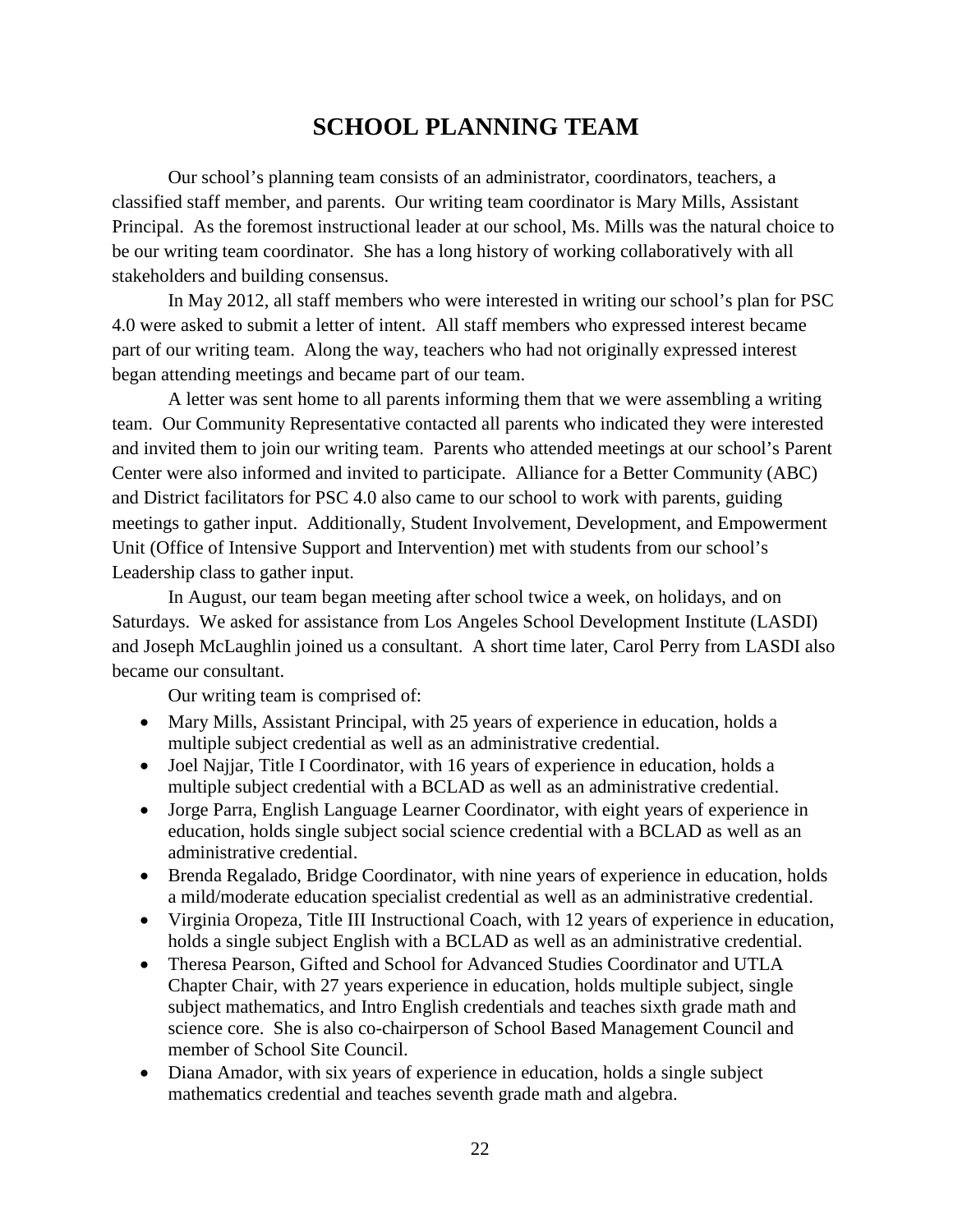- Elisha Meave, with seven years of experience in education, holds a multiple subject credential as well as an administrative credential and teaches sixth grade language arts and social studies.
- Sandra Leon, with 10 years of experience in education, holds a multiple subject credential and teaches sixth grade language arts and social studies.
- Ana Valencia, with 16 years of experience in education, holds a multiple subject credential and teaches sixth grade language arts and social studies.
- Marcelo Torrico is the Student Information System clerk.
- Amparo Mendoza is the Parent Community Representative.
- Jeannette Godina is a parent volunteer, member of School Based Management Council, member of School Site Council, and president of the English Learners Advisory Committee.
- Raquel Toscano is a parent volunteer, member of School Based Management Council, and vice president of School Site Council.

Our support team is comprised of:

- Juan Perez, Magnet Coordinator, with 13 years of experience in education, holds a multiple subject credential with a BCLAD as well a counseling credential.
- Heather Melanie Brennan, AVID Coordinator, with seven years of experience in education, holds a single subject English credential and teaches seventh grade language arts.
- Erika Rey, with eight years of experience in education, holds a single subject mathematics credential and teaches algebra and geometry.
- Maria Camarena, with seven years of experience in education, holds a single subject mathematics credential and teaches algebra and geometry.

The Vision and Instructional Philosophy was collaboratively written by Mary Mills, Joel Najjar, Jorge Parra, Brenda Regalado, Juan Perez, Virginia Oropeza, Theresa Pearson, Maria Camarena, Diana Amador, Elisha Meave, Sandra Leon, Erika Rey, Ana Valencia, Marcelo Torrico, Amparo Mendoza, Jeannette Godina, and Raquel Toscano with assistance from Joseph McLaughlin and Carol Perry.

The School Data Profile/Analysis was collaboratively written by Mary Mills, Joel Najjar, Jorge Parra, Brenda Regalado, Juan Perez, Virginia Oropeza, Theresa Pearson, Maria Camarena, Diana Amador, Elisha Meave, Sandra Leon, Erika Rey, Ana Valencia, Marcelo Torrico, Amparo Mendoza, Jeannette Godina, and Raquel Toscano with assistance from Joseph McLaughlin and Carol Perry.

For the School Turnaround, the team divided into subcommittees based on areas of expertise and interest to research the various aspects we wished to include in our plan. Virginia Oropeza wrote the section on Personal Learning Environments (PLEs). Maria Camarena, Diana Amador, and Erika Rey wrote the section on Project Based Learning (PBL). H. Melanie Brennan wrote the section on AVID. Jorge Parra wrote the sections on Understanding by Design (UbD) and English Language Learners (ELLs). Brenda Regalado wrote the section on Students with Disabilities (SWD). Ana Valencia and Sandra Leon wrote the section on Professional Learning Communities (PLCs). Jeannette Godina, Raquel Toscano, Amparo Mendoza, and Joel Najjar wrote the section on Parent Involvement. The sections written by the subcommittees were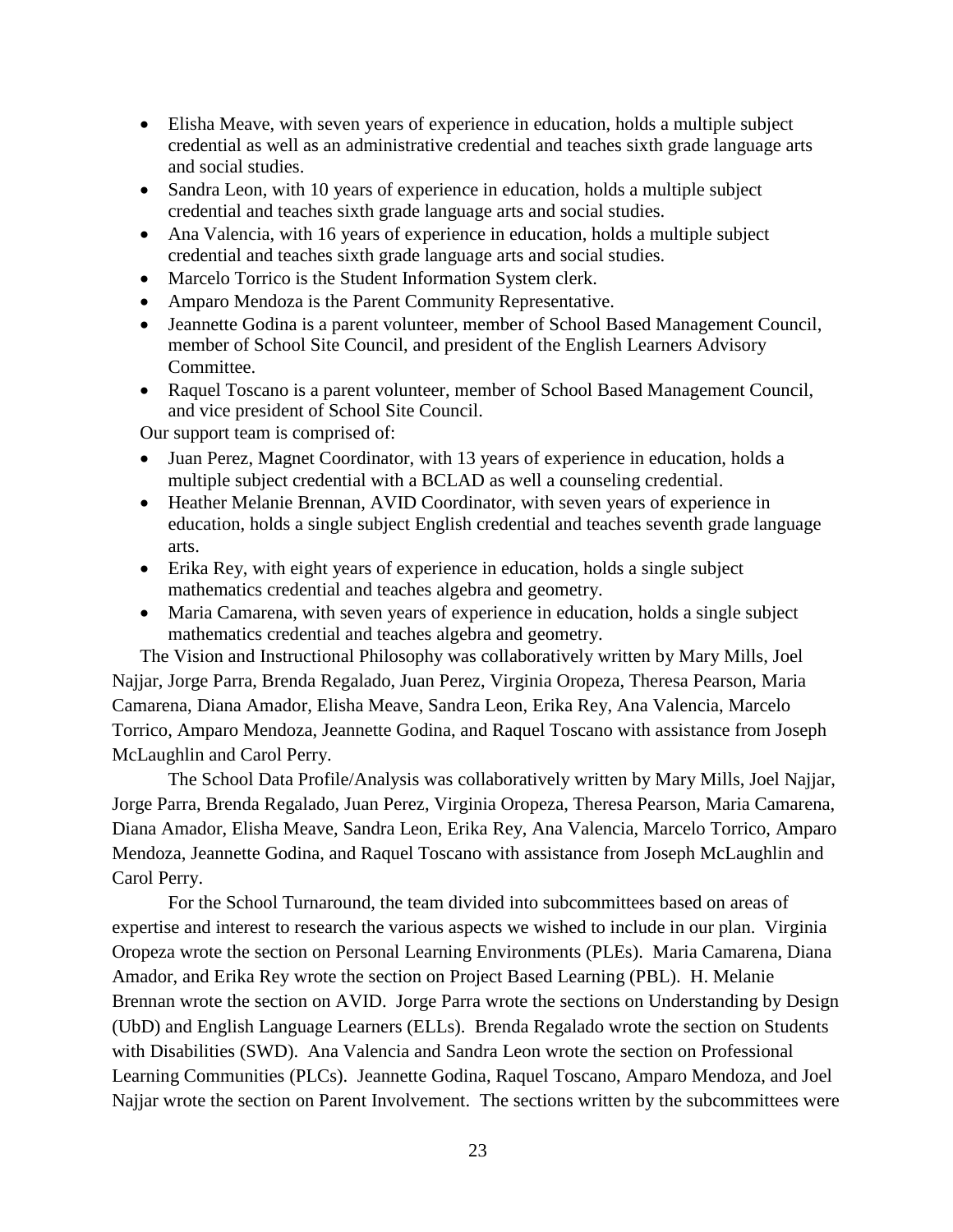then collaboratively edited by the entire team to unify the Turnaround section with the Vision and Instructional Philosophy section.

The Implementation was collaboratively written by Mary Mills, Joel Najjar, Jorge Parra, Brenda Regalado, Juan Perez, Virginia Oropeza, Theresa Pearson, Maria Camarena, Diana Amador, Elisha Meave, Sandra Leon, Ana Valencia, Marcelo Torrico, Amparo Mendoza, Jeannette Godina, and Raquel Toscano with assistance from Joseph McLaughlin and Carol Perry.

Theresa Pearson wrote the Alternative Governance Models and Autonomies section with feedback from the entire team.

Theresa Pearson wrote the School Planning Team section with feedback from the entire team.

In addition to participating in the writing process, Marcelo Torrico was also responsible for uploading the "working copy" of the plan to the school's website and making sure our technology needs were met.

Inspiration to continue our work was provided by Arely Godina, whose first five months of life were spent in writing team meetings, and Mia Meave, whose two-year-old enthusiasm and hugs reminded us of our purpose.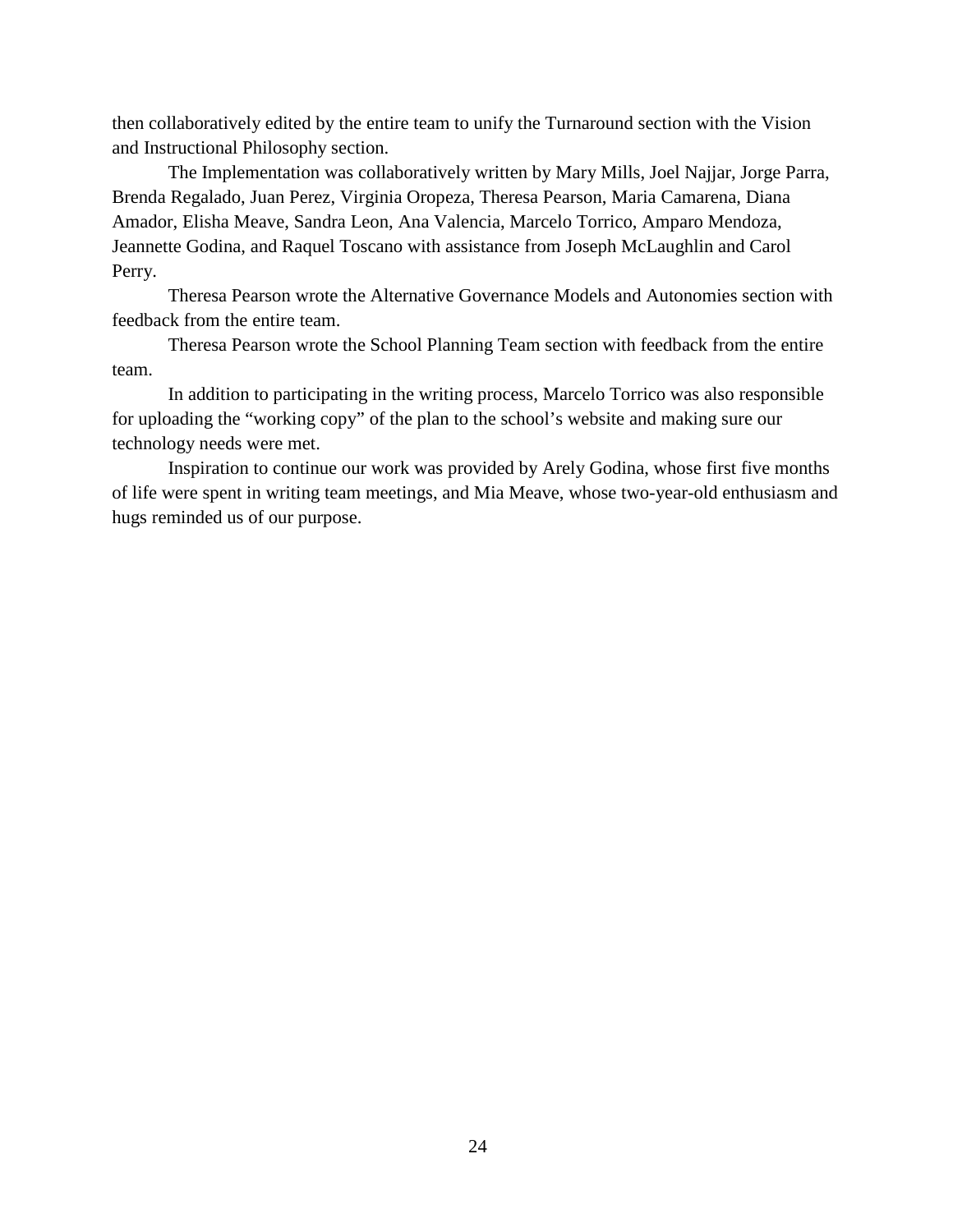# **Bibliography**

- Buffum, A., Matos, M., and Weber, C. (2009). *Pyramid response to intervention: RTI, professional learning communities, and how to respond when kids don't learn*. Bloomington, IN: Solution Tree Press.
- Dahl, Elisabeth. (May 4, 2011). *Livestrong.com A Limitless Potential of You*. In Parent Involvement Activities. Retrieved September 17, 2012, from http://www.livestrong.com/article/83962-parent-involvement-activities/.
- Fisher, D., Frey, N., and Rothenberg, C. (2011). *Implementing RTI with English Learners*. Bloomington, IN: Solution Tree Press.
- Flynn, K., and Hill, J. (2006). *Classroom Instruction that works with English Language Learners*. Alexandria, VA: Association for Supervision and Curriculum Development.
- Henderson, A., Mapp, K. (2002). *A New Wave of Evidence: The Impact of School, Family, and Community Connections on Student Achievement*. Austin TX: Southwest Educational Development Laboratory.
- Mc Tighe, J., Wiggins, G. (2005). *Understanding by Design*. Alexandria, VA: Association for Supervision and Curriculum Development.
- McTighe, J., and Tomlinson, C. (2006). *Integrating Differentiated Instruction: Understanding by Design*. Alexandria, VA: Association for Supervision and Curriculum Development.
- Project Based Learning. (2012). *What is Project Based Learning*. Retrieved September 11, 2012 from [http://pbl-online.org/About/whatisPBL.htm.](http://pbl-online.org/About/whatisPBL.htm)
- Rankin, Donna. (Avid.org). *Avid, Decades of College Dreams*. In Avid Overview. Retrieved September 13, 2012, from http://www.avid.org/index.html.
- Schmoker, Mike (2006). *Results Now*. Alexandria, VA: Association for Supervision and Curriculum Development.
- Wagner, T. (2008). *The Global Achievement Gap*. New York, NY: Basic Books.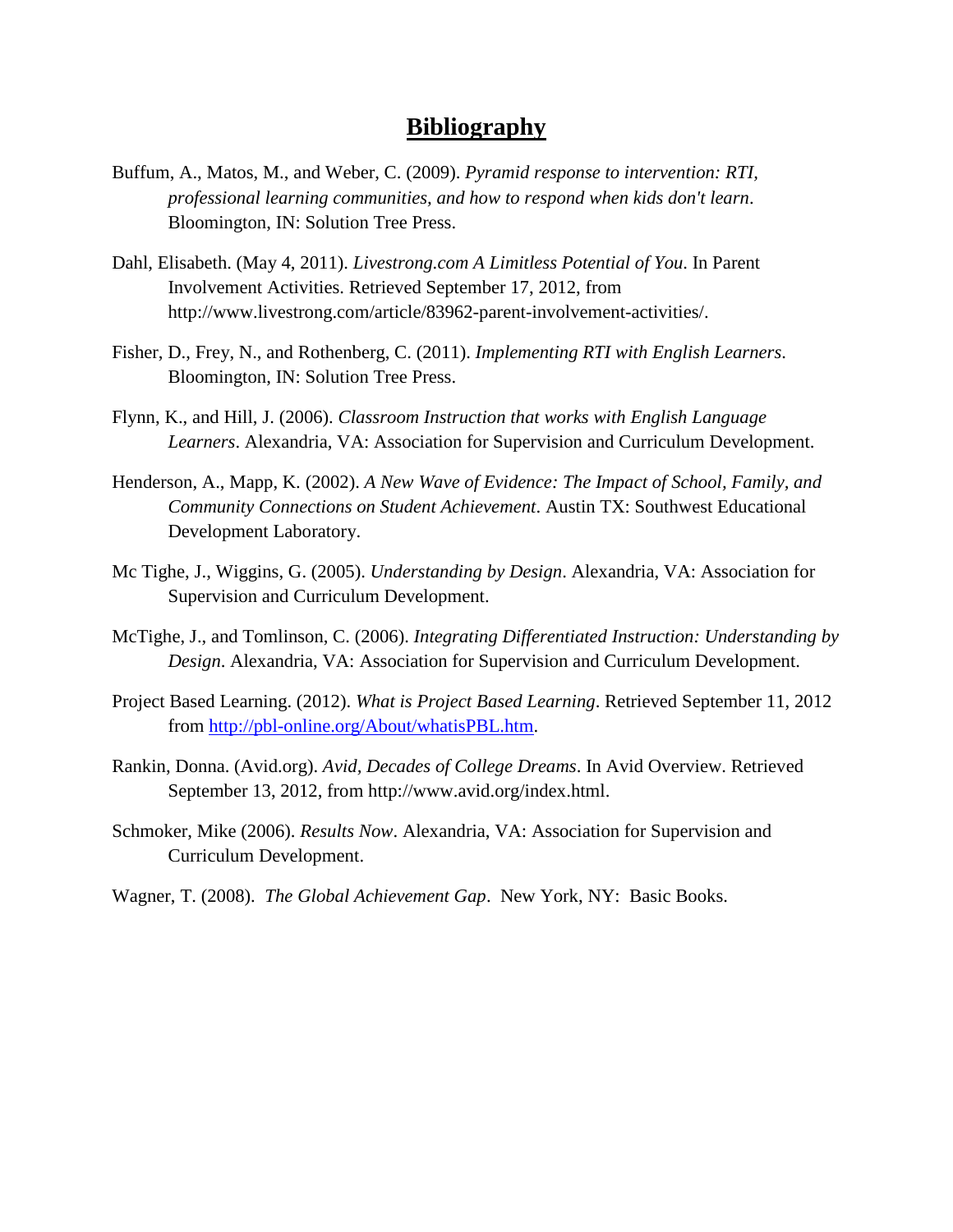**Appendix A**

# **Porthole in the Classroom**

# **Instructional Delivery Method**

- o Whole group
- o Small group
- o Pair share
- o Lecture
- o Discussion
- o Guided practice
- o Individual practice

# **Strategies**

- o Use of manipulative/graphic organizers
- o Outlining
- o Note-Taking/Cornell Notes
- o SDAIE
- o Scaffolding/Bridging
- o Modeling
- o Culturally Relevant Material
- o Interdisciplinary
- o Checking for understanding
- o Differentiation
- o Diverse learning
- o Creating opportunities for students to arrive at multiple solutions
- o Active learning
- o Literature Circles
- o Essential Questions
- o Project Based Learning
- o Digital Literacy



# **Teacher Observation**

# **Standard(s)**

- o Posted/Clear and High Expectations
- o At grade level work
- o Connected to lesson
- o Connected to prior knowledge/life skills/culture
- $\circ$  Aligned with 21<sup>st</sup> Century Skills

# **Classroom Environment**

- o Inviting and welcoming
- o Current student work displayed
- o Respect for cultural diversity
- o Artifacts/realia that reflect students' culture
- o Clean/Safe/Free from distraction
- o Effective classroom management
- o Affirmation for all students
- o Parent Presence
- o Use of technology is present
- Student Projects are displayed

# **Notes:**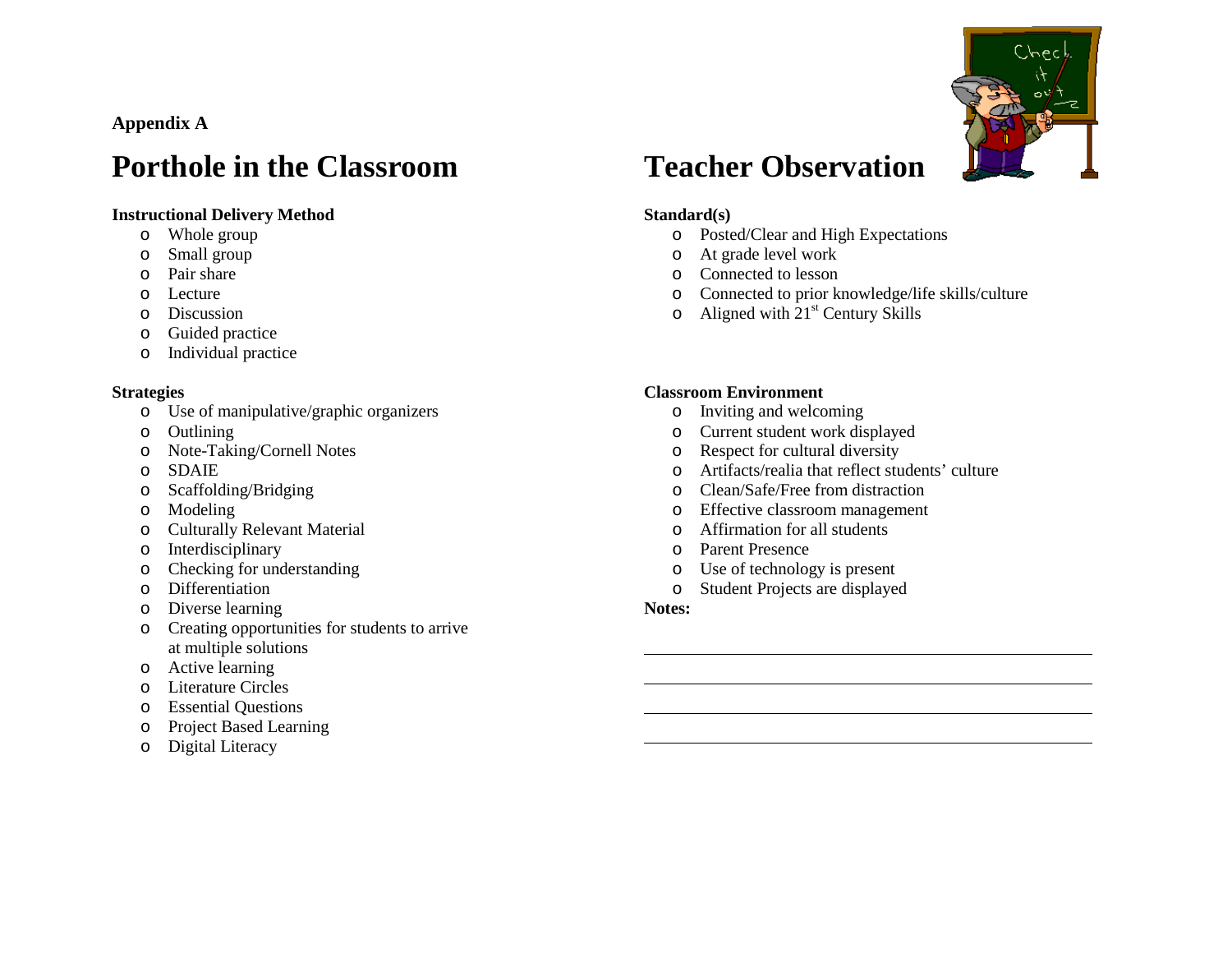**Appendix A1**

# **Porthole in the Classroom**

**\_\_\_\_\_\_\_\_\_\_\_\_\_\_\_\_\_\_\_\_\_\_\_\_\_\_\_\_\_\_\_\_\_\_\_\_\_\_\_\_\_\_\_\_\_\_\_\_\_\_\_ \_\_\_\_\_\_\_\_\_\_\_\_\_\_\_\_\_\_\_\_\_\_\_\_\_\_\_\_\_\_\_\_\_\_\_\_\_\_\_\_\_\_\_\_\_\_\_\_\_\_\_ \_\_\_\_\_\_\_\_\_\_\_\_\_\_\_\_\_\_\_\_\_\_\_\_\_\_\_\_\_\_\_\_\_\_\_\_\_\_\_\_\_\_\_\_\_\_\_\_\_\_\_ \_\_\_\_\_\_\_\_\_\_\_\_\_\_\_\_\_\_\_\_\_\_\_\_\_\_\_\_\_\_\_\_\_\_\_\_\_\_\_\_\_\_\_\_\_\_\_\_\_\_\_**

# **Student Task/Work Products**

- o Individual assignments
- o Presentation
- o Performance
- o Taking assessment
- o Cooperative learning
- o Project Based Learning
- o Academic dialogue
- o Self-evaluation/reflection/assessment
- o Real-world application
- o Interdisciplinary
- o Technologically based assignment

# **Taxonomy Level/Rigor**

- o Creating
- o Evaluating
- o Analyzing
- o Applying
- o Understanding
- o Remembering
- o

**Notes**

# **Student Observation**

# **Student Learning Behavior Observed**

- $\circ$  Engaged in task(s)
- o Asking relevant questions with academic language
- o Student contributes to their learning
- o Learning demonstrate competence in traditional and non-traditional ways
- o Actively answering questions
- o Group activities
- o Engaged in constructive dialogue/Accountable Talk

# **Materials Observed to be in use by students**

- o Interactive student notebook
- $\circ$  21<sup>st</sup> century technology
- o Classroom materials that reflect diversity and is current
- o Core Materials
- o Manipulative
- o Hands-On material
- o Supplemental materials
- o Artifacts/Realia that reflects students' culture

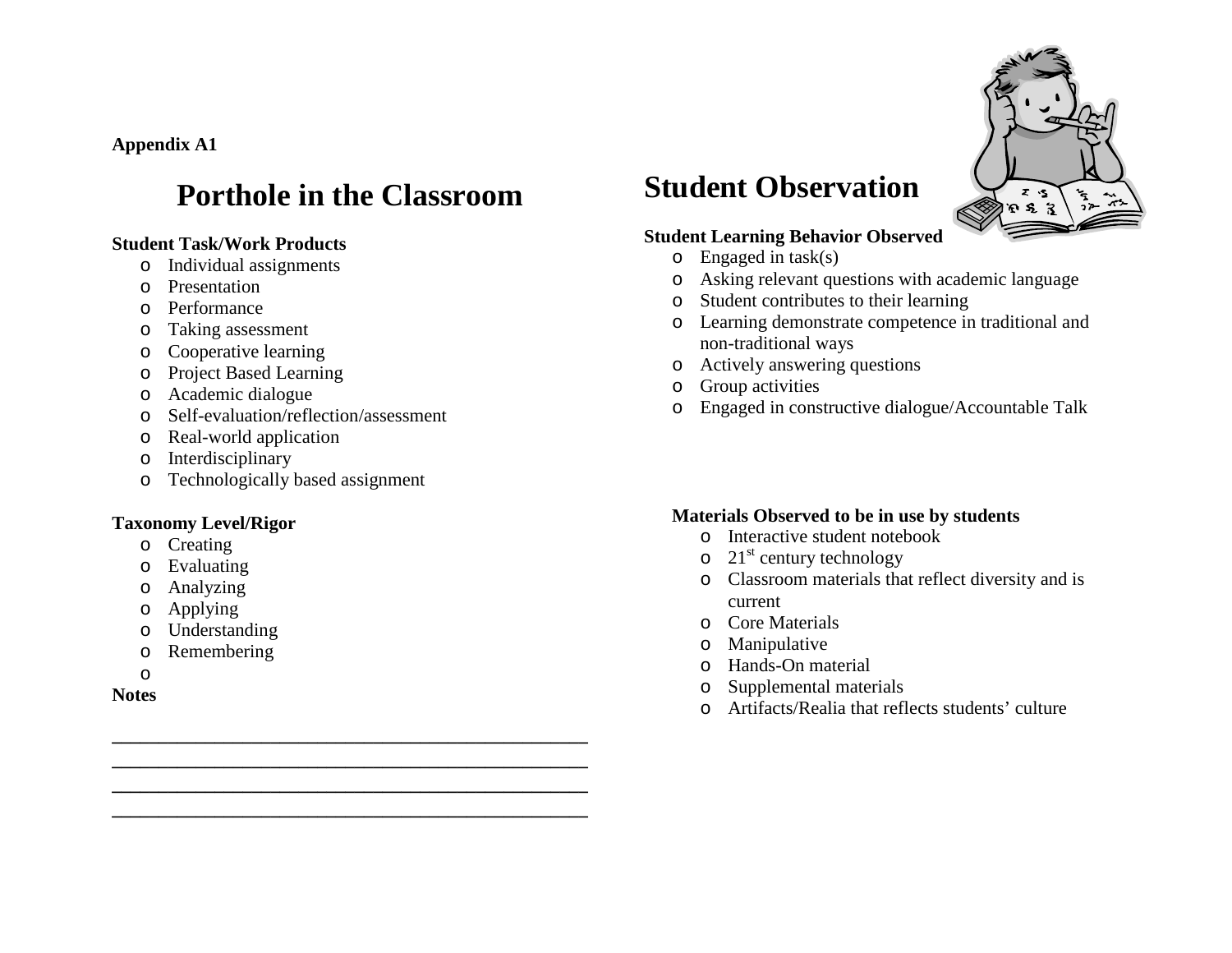# **Appendix B**

# **LOS ANGELES UNIFIED SCHOOL DISTRICT**

# **Nimitz Middle School**

Oath to Accomplish the School Plan

Our school's design plan outlines a coherent and consistent academic program based on the best practices, common vision, clear expectations, careful planning, evaluation of teaching goals and a supportive professional environment, and implementation of the Home School Partnership to prepare students for college and our 21<sup>st</sup> Century society.

By my signature below, I acknowledge the following:

- I have received and read the approved instructional plan and its professional development plan for: **Chester W. Nimitz Middle School**
- I understand and commit to support the expectations, goals, vision, mission, and the school A.N.C.H.O.R.S. embedded in the approved **Chester W. Nimitz Middle School Plan**
- I understand and acknowledge that my commitment to this plan along with all of the additional responsibilities that are expected and the performance of duties required by the plan are a condition for my continued assignment at:

# **Chester W. Nimitz Middle School**

This includes a satisfactory STULL evaluation and meeting my individual plan goals.

| <b>Teacher Signature</b>                 | Date                   |
|------------------------------------------|------------------------|
|                                          |                        |
| <b>Print Name</b>                        | <b>Employee Number</b> |
| Verified by:<br>$\sim \cdot \cdot \cdot$ |                        |

Print Name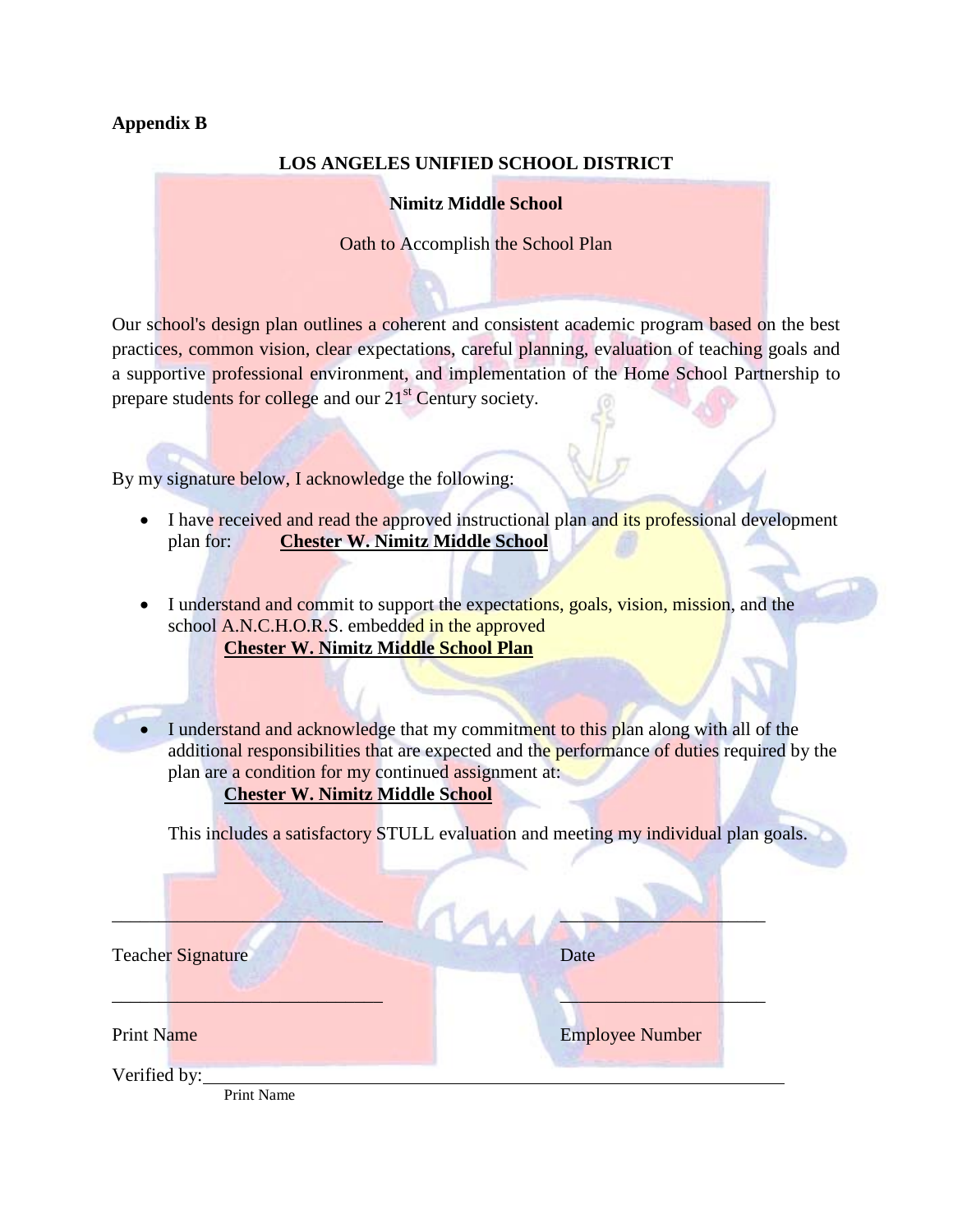# **Public School Choice 4.0 Waiver/Autonomy Checklist**

School Site: Chester W. Nimitz Middle School

Proposed School/Design Team Name: Nimitz Has No Limits Team

#### Proposed Governance Model (mark all that apply):

| $\Box$ Traditional        | $\Box$ Pilot           |  |
|---------------------------|------------------------|--|
| □ Local Initiative School | □ Affiliated Charter   |  |
| □ Limited Network Partner | □ Full Network Partner |  |

X Expanded School Based Management

Technical Assistance Partner

#### **Waiver/Autonomy Requests**

Mark all the autonomies requested in your plan and provide a page reference to where the rationale for the request can be found in the narrative of the application.

# Methods of improving pedagogy. Rationale on page(s): pages 9-11

School-determined methods to improve pedagogy and student achievement, such as articulation between grade levels and departments, intervention strategies and intervention/special support programs (such as parent contacts, homework clinics, directed focus of services to assist struggling students and after-school reading rooms or math coaching on a rotating basis).

#### $\Box$  Curriculum. Rationale on page(s):

Locally determined curriculum (subject to State and District minimum curriculum standards); local instructional standards, objectives, and special emphases (supplementing District standards).

#### Assessments. Rationale on page(s): page 10

Local interim benchmark assessments, tests and pacing plans, aligned with and equivalent to District requirements (e.g., GATE, Algebra Placement), and complying with any State and Federal requirements.

#### $\boxtimes$  Scheduling. Rationale on page(s): pages 9-10

Local instructional schedules and strategies, including modified daily instructional days/mimutes, the school's schedule of activities and events, and special schedules such as those designed to accommodate additional prep time for elementary teachers (all of the above being subject to District-mandated annual number of school days and minimum annual minutes of instruction and calendar requirements, and contractual pay in the case of additional required hours of regular daily instruction).

#### $\mathbb{\tilde{D}}$  Internal organization. Rationale on page(s): page 9

School's internal organization plan, such as division into academies, small learning communities, houses etc. within the assigned student population.

#### ⊠ Professional development. Rationale on page(s): \_pages 9-16

Local professional development plans aligned with the School's Instructional Plan/Single Plan for Student Achievement, except as to training relating to legal/compliance mandates.